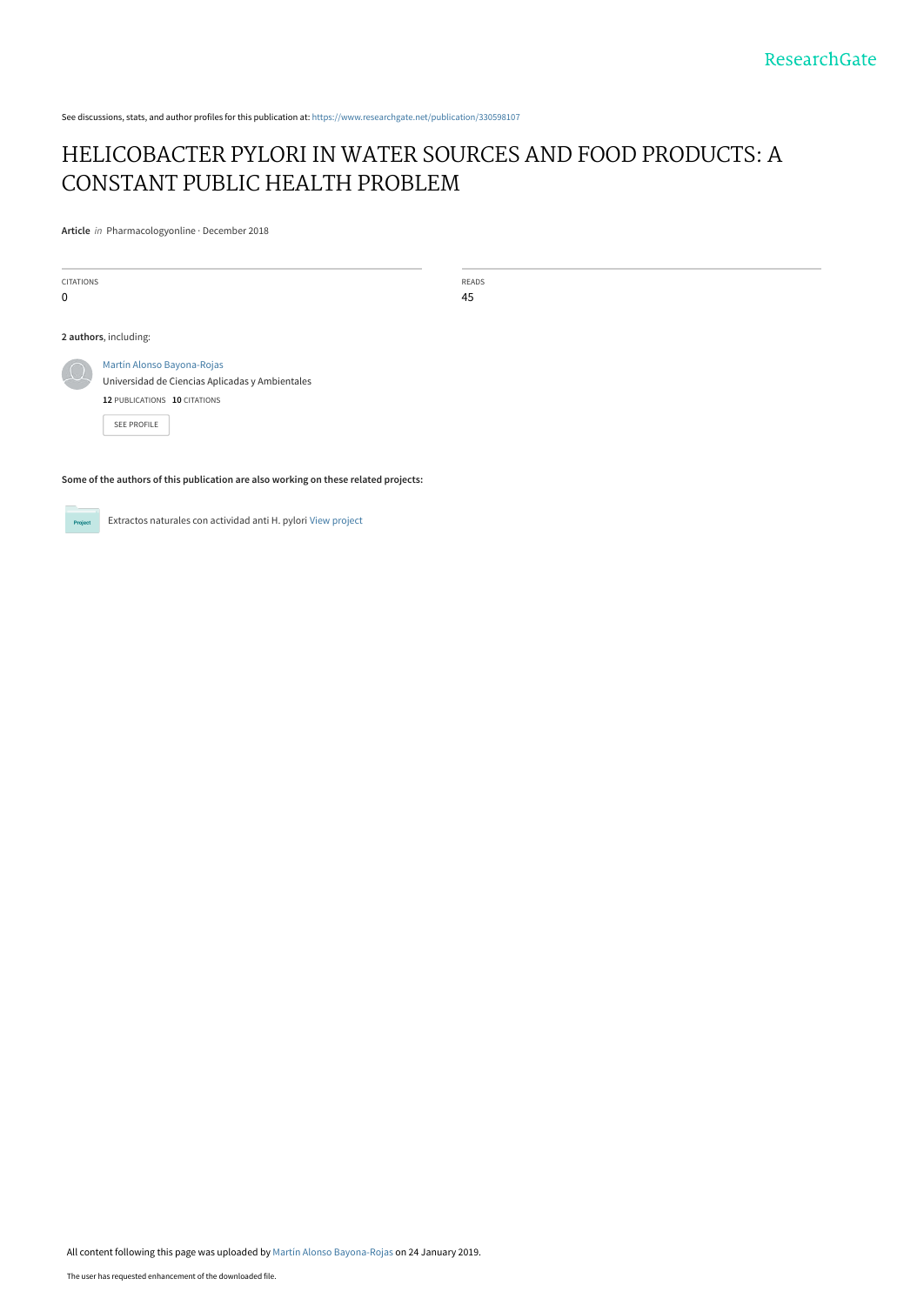

**Archives • 2018 • vol.3 • 184-199**

#### *HELICOBACTER PYLORI* **IN WATER SOURCES AND FOOD PRODUCTS: A CONSTANT PUBLIC HEALTH PROBLEM**

Delgado Carreño, C. V.<sup>1,2</sup>; Bayona Rojas, M. A.<sup>1</sup>

<sup>1</sup>Universidad de Ciencias Aplicadas y Ambientales U.D.C.A., Group of Biomedical and Applied Genetics Research (GIBGA). Laboratory of Cellular and Molecular Biology. Medicine program, Health Science Faculty, Calle 222 # 55-37. Bogotá - Colombia.

<sup>2</sup> Pontificia Universidad Javeriana, Research Group in Phytochemistry Javeriana University (GIFUJ). Chemistry Department. Sciences Faculty. Carrera 7 No. 40 – 62. Bogotá-Colombia.

Email address: delgado.claudia@javeriana.edu.co

#### **Abstract**

*Helicobacter pylori* is a curved, microaerophilic, multi-flaked, Gram-negative bacillus associated with different gastrointestinal disorders. It´s still a relevant issue in public health due to several scientific investigations that are being carried out in different subjects as, virulence factors, ecosystem interactions, immune response, eradication strategies and Pathogen Transmission Routes in food and water sources. The present review included the association between food, water sources and *H. pylori,*  also, the importance of promoting preventive measures for this pathogen transmission, such as the improvement of the living conditions of families and good hygienic practices in the preparation of food, to prevent the infection by this pathogen, considering, that food and drinking water has always played a very important role as vectors of this pathogen.

**Keywords**: *Helicobacter pylori, Biofilm, Foodborne Illness, Waterborne Illness, Pathogen Transmission Routes, Public health.*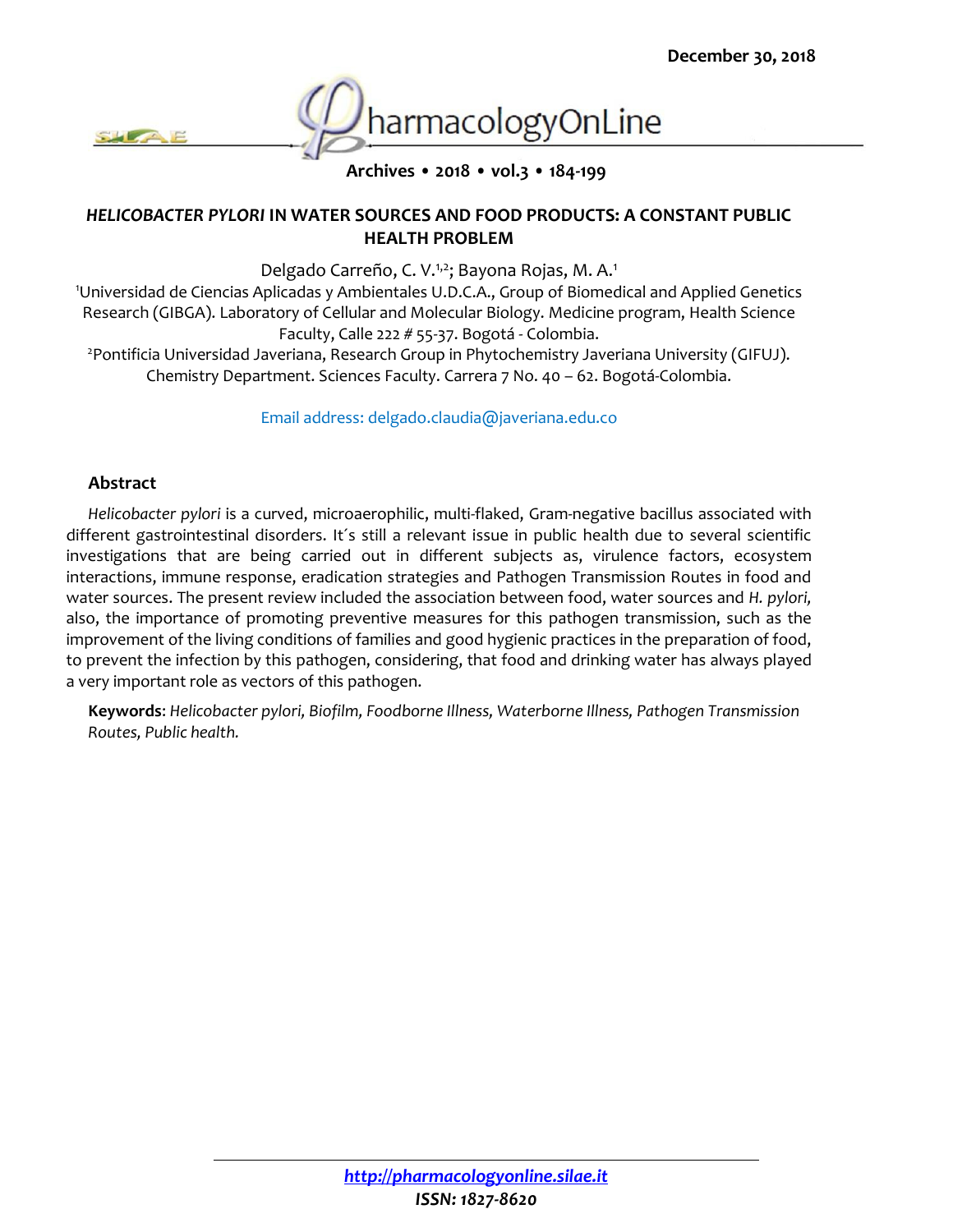## **Introduction**

*Helicobacter pylori* is a pathogen associated with gastrointestinal diseases ranging from gastritis, gastroesophageal reflux, iron-deficiency anemia, recurrent abdominal pain, gastric and duodenal ulcers to neoplastic diseases such as MALT lymphoma and gastric cancer. It has been classified as a type I carcinogen [1, 2, 3, 4, 5, 6, 7, 8, 9, 10].

*H. pylori* colonization increases the relative risk of developing several disorders in the upper gastrointestinal tract and the hepatobiliary system. This microorganism colonizes the whole gastric epithelium and adapts to the mucosa; it stays within the mucus allowing the attack to epithelial cells, evading the immune response and, as a result, the colonization and transmission thereof. The bacterium is associated with a range of extra-gastric alterations like heart diseases, migraine, thrombocytopenic purpura, diabetes mellitus, hepatic encephalopathy, chronic urticaria, Hashimoto's thyroiditis, among other pathologies probably generated by autoimmune disorders derived from the microorganism-caused infection [2, 11, 12, 13, 14, 15, 16, 17, 18].

An association with eating habits and custom influencing the emergence of symptoms has been identified [6, 19, 20, 21, 22, 23, 24, 25, 26]. Infection patterns and prevalence rate vary according to the geographical zone and it´s ethnic groups, the prevalence is the highest in Africa (79.1%), followed by Latin America and the Caribbean (63.4%), and Asia (54.7%). In contrast, it´s prevalence is lowest in Northern America (37.1%) and Oceania (24.4%) [27]. It colonizes the gastric mucosa in 70 to 90 % of individuals in underdeveloped countries, they acquire the organism at early ages, but the majority remain asymptomatic. The prevalence of infection in the adult population may be up to 80% [17, 24, 27, 28, 29].

Over the years the prevalence of peptic ulcer has decreased parallels to the decrease rate in the infection prevalence of *H. pylori* [30] With the improvement of general hygienic conditions, water safety and antibiotics, the acquisition of infection was delated until the immune system and inflammatory responses are more mature [26, 30]**.**  Also, the widespread use of antisecretory

medications hamper *H. pylori* management since the increasing antimicrobial resistance and the expanded use of antithrombotic therapy in adult population [17, 31, 32]. Likewise, changes in its epidemiology, often associated with the decline in gastric cancer and peptic ulcers, can impact the epidemiology of other diseases such as: gastrointestinal reflux, Barrett's esophagus, allergies and asthma [2, 29, 31].

## **Microbiological aspects**

The microbiology of ulcerative diseases was first established in the XIX century and described by Professor Walery Jaworsky, however his research received no attention. In the seventies, Robin Warren and Barry Marshall reported the presence of a "curve-shaped bacterium" in the mucosa of gastric biopsy specimens that was subsequently isolated and called *Campylobacter pylori*. In 1989, after having corroborated its taxonomic classification, the name changed to *Helicobacter pylori*. They noticed that *H. pylori* infection was associated with duodenal ulcer and gastric ulcer. These groundbreaking reports were met with skepticism by the scientific community. Nevertheless, Warren and Marshall were awarded the 2005 Nobel Prize in Medicine for this crucial discovery [7, 10, 15, 17, 19].

*Helicobacter pylori* is a Gram-negative, microaerophilic bacterium, measuring 2 to 4 µm in length and 0,5 to 1 µm in with, having 4 to 6 unipolar flagella. It exists in three different forms: spiral, coccoid and degenerative, of which only coccoid forms and spiral forms are virulent. It is a motile organism producing cytokines that are responsible for causing gastritis, cancer, gastric and duodenal ulcer. *H. pylori* infection is supposed to induce autophagosome formation, and these autophagic vesicles are adapted for the multiplication of *H. pylori* in the host. It may affect autophagy in a host cell/bacterial strain dependent manner. The surface of *H. pylori* is covered with urease aggregates and a heat shock protein presented in the form of a ring of 12.15 nm [7, 10, 15, 17]**.** *Helicobacter pylori* is genetically heterogenous, possibly as an adaptation of the bacteria to the gastric conditions of its host [5, 26]. In culture, there are colonies formed by the Gram-negative bacteria, they are urease, oxidase and catalase-positive, and they can catabolize glucose but no other sugars. Given its metabolism it can be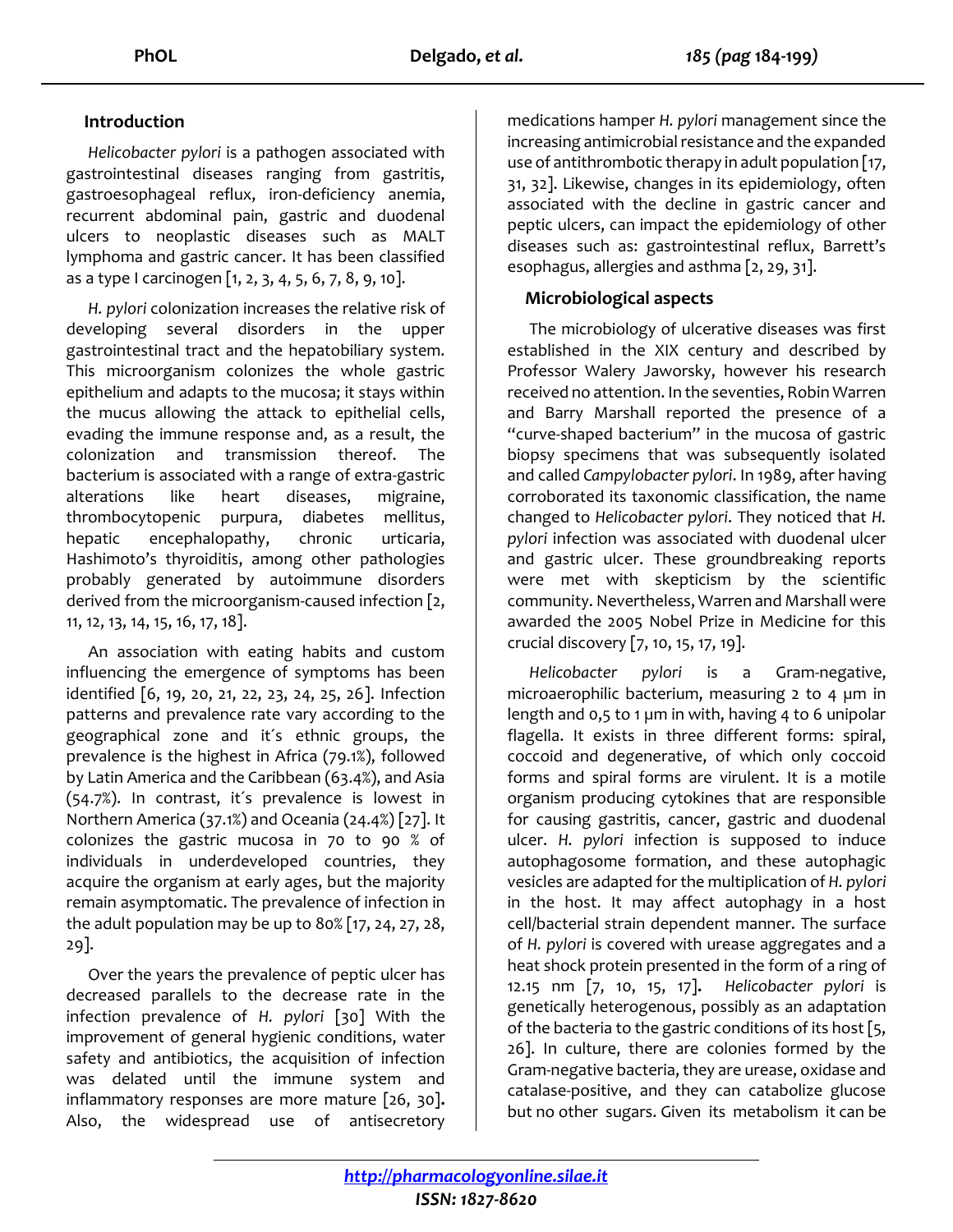grown only in chemically define medium with the addition of several antibiotics and the following amino acids, arginine, histidine, isoleucine, leucine, methionine, phenylalanine and valine, it requires incubation at 37 °C for 48 hours in an anaerobic jar with a gas generator system [7, 26, 31, 33]**.** Although, their natural habitat is the gastric mucosa, *H. pylori* is considered to be a neutralophile. It can survive a brief exposure to pHs of <4, but the growth only occurs at a pH range of 5.5 to 8.0, with optimal growth at neutral pH [26].

The spiral form of *H. pylori* becomes a degenerative coccoid form divided into three types: a degenerative coccoid form composed of agonizing bacteria of pyknotic structure; a living coccoidal bacteria that can be cultured in the agar medium; and a viable but non-culturable state (VBNC). Owing to the complexity of the structure and various physicchemical conditions acting on biofilm colonies, it has been reported that all bacteria forms, including the coccoid form and the coexisting spiral form, are indeed present in these biofilms. The transformation into grains and a possible return to the spiral forms opens up new prospects in the comprehension of *H. pylori* infection, transmission and reinfection processes given the fact that, once the microorganism has evolved, it produces bacterial DNA and RNA condensation but without fundamental changes in the expression of virulent genes. Considering these facts, a coccoid form found in drinking water or sea-water tanks accessible to human beings might influence the transmission of infection. In this sense, coccoid forms are surviving organisms under adverse growth conditions of *H. pylori* [3].

### **Virulence factors**

The pathogenesis and disease outcomes are determined by a complex interaction between the host, environmental and several virulence factors that facilitate colonization, induce inflammation, and damage the host cells. These virulence factors have been intimate linked to the risk of developing severe gastric diseases [33, 34].

The first step for an effective and persistent infection, is the colonization and the survival in the acidic host stomach [33], the response of *H. pylori* to the acid pH levels found in the stomach is called acid

acclimation, defined as the ability to maintain periplasmic pH at physiological levels in the presence of extra bacterial acidity. Several acid acclimation genes are required for the colonization, including the urease gene cluster that is composed of seven genes, those involved in its biosynthesis, and UreI, a proton gated urea channel essential for adequate access of medium urea to intrabacterial urease and periplasmic α-carbonic anhydrase [26]. The virulence depends directly on its capacity to colonize the stomach relying on the activity of the nickel-containing urease, this enzyme catalyzes hydrolysis of urea into ammonia and bicarbonate, two buffering compounds that helps the bacterium to maintain its cytoplasmic pH close to neutrality [35].

Afterwards, the penetration of the gastric epithelium cells is mediated by the flagella motility, *H. pylori* moves through the gastric mucosa epithelium layer to the basal layer where the pH is close to neutrality, it could invade the epithelial cells and multiply within the double-layer vesicles either on the plasma membrane or in the cytoplasm. The flagella are composed by the basal body, a hook and flagellar filament. The flagella may not be directly participating in the cell adhesion, but the regulators controlling flagellar related genes are thought to affect adhesin expression, therefore, there is a complex association between the flagella formation process and the pathogeniesis, which needs further investigation [33]. The attachment to the host cells is mediated by the interaction between host cellular receptors and bacterial adhesins, including bloodantigen binding protein (BabA, BabB), sialic acidbinding adhesin (SabA), which are the most wellcharacterirized adhesin, but not all the *H. pylori* strains express these two adhesins; also, there are other outer membrane proteins interacting with receptors on the host epithelium cells, like the outer inflammatory protein (OipA) [28, 32, 33], the neutrophil-activating protein (NAP), heat shock protein 60 (Hsp60), adherence associated proteins (AlpA and AlpB), *H. pylori* outer membrane proteins (HopZ and HopQ), and lacdiNAc-binding adhesin (LabA); this interaction lead to a successful colonization of the gastric mucosa, and then bacteria get metabolic substrates and nutrients to improve growth through releasing several effector/toxins (including the vacuolating cytotoxin A (VacA) and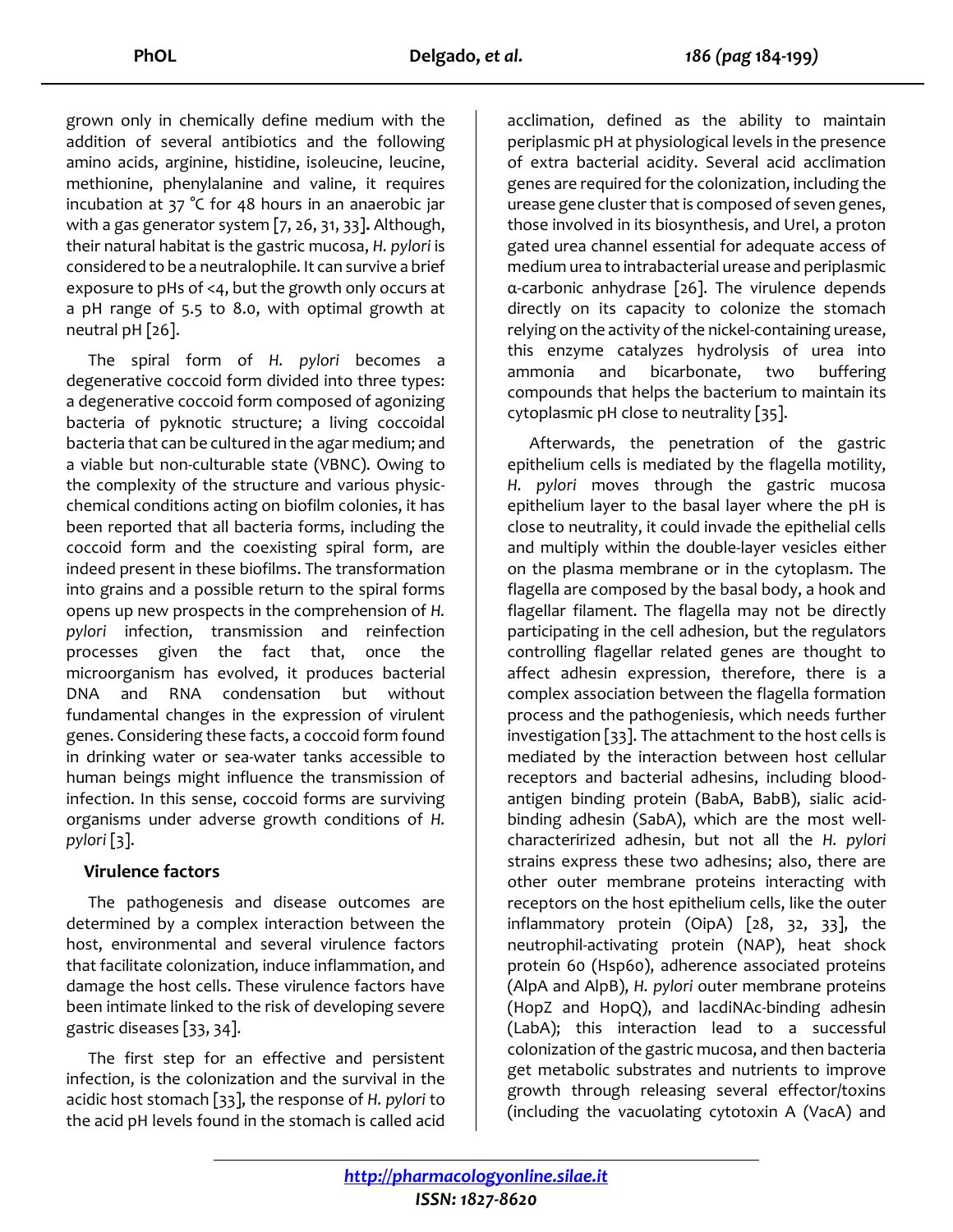cytotoxin-associated gene A (CagA)) which are involved in the damage of host tissue and intracellular replication, the gastric epithelium layer secretes chemokines trying to initiate the innate immunity and activate neutrophils, leading to the formation of the aforementioned clinical diseases [28, 33, 34].

The vacuolating cytotoxin A (VacA) is an exotoxin that induces vacuolation of eukaryotic cells [7, 34], thus altering anions composition in endosomes and producing osmotic swelling, which could have an effect on the gastric epithelium resulting in apoptosis, this toxin causes severe acute superficial gastric mucosal injuries [7]. It has been described as a multi-receptor protein that has pleiotropic effects, including membrane depolarization, mitochondrial dysfunction, autophagy, activation of mitogenactivated protein kinases, inhibition of T cell function, also inducing apoptosis, contributing to *H. pylori* colonization and its pathogenesis in the upper digestive track diseases [34]**.** All strains carry this *VacA* gene, which presents specific allelic diversity within its domains: a signal sequence region (s1a, s1b, s1c and s2), intermediate region (i1, i2 and i3) and a mid region (m1a, m1b, and m2). Recent molecular epidemiological studies have revealed two novel polymorphic sites, the deletion (d1 and d2 variants) and c-region (c1 and c2 variants)  $[25, 33, 34]$ . The genotype can be divided into different subtypes, according to the combinations of the diversity of these three regions. For example, in the s1/m1 genotype the expression of VacA is highly active damaging cells in a more acute manner, also, vacA s1 and m1 strains are associated with high levels of inflammation in the gastric mucosa increasing the risk for gastric atrophy and carcinoma, compared with the less virulent vacA s2 and m2 strains [33].

The *cag* pathogenicity island (*cag*PAI) is a chromosomic region of approximately 40 kb containing more than 30 genes, it encodes the cag type IV secretion system (*cag*-T4SS), about 18 genes identified within the PAI are responsible for encoding for this type IV secretion system in *H. pylori*, including the cytotoxin associated gene A (cagA). CagA is the antigen associated with the cytotoxin, a 120–140-kDa cellular effector that is considered the most relevant virulence factor in *H. pylori* [29, 34]. In turn, the *cag*-T4SS translocates CagA protein to the gastric

epithelial cells. After translocation, CagA is probably phosphorylated by known oncogenes that rearrange the host cytoskeleton, affecting the proliferation of this cells and stimulating the gastric epithelium cells to secrete interleukin-8 (IL-8), alter cell signaling, and consequently disrupt the cell cycle, highlighting an important pathogenic mechanism of gastroduodenal diseases [7, 25, 28, 33]. The *cag*PAI can be used as a predictive marker for bacterial pathogenesis; the strains are classified into cagA negative and cagA positive, the cagA gene positive has been found in approximately 90% of all patients infected with the microorganism whose presence has been associated statistically with duodenal ulcer, gastric mucosa atrophy and gastric cancer [28, 32, 34]**.**

The prevalence of CagA-positive *H. pylori* infection in western countries is nearly 60%, and about 90% in Asian countries. Several studies indicated that the CagA-positive strains are directly associated with acute gastritis, gastric ulcer, and gastric cancer development [33]. The CagA protein can be divided into the Western-type CagA and East Asian-type CagA, by the repeat sequence Glu-Pro-Ile-Tyr-Ala (EPIYA) at the N-terminus of CagA, the East Asiantype CagA induces more cytoskeleton changes and is more likely to be associated with gastric cancer [33].

### **Co-evolution**

*Helicobacter pylori* and humans have co-evolved for at least 100.000 years, long before human ancestors left Africa, developing a wide range of strategies to persist in adapt to the changing conditions inside the host and in the surrounding environments, exhibiting phylogeographic patterns that consistently correlate with that of their human hosts [30]. Despite of their high genetic diversity, it seems that the strains are genetically structured showing a phylogeographic patterns that can correlate with that of their human hosts [26, 34]**.**  Therefore, *H. pylori* genetic diversity can be used as a maker for historical human migration and its currently used as a tool track in human demographic history [30, 34]. This microorganism's distribution pattern seems to follow human distribution and geographic diversity suggesting a co-evolution between this bacterium and mankind [26].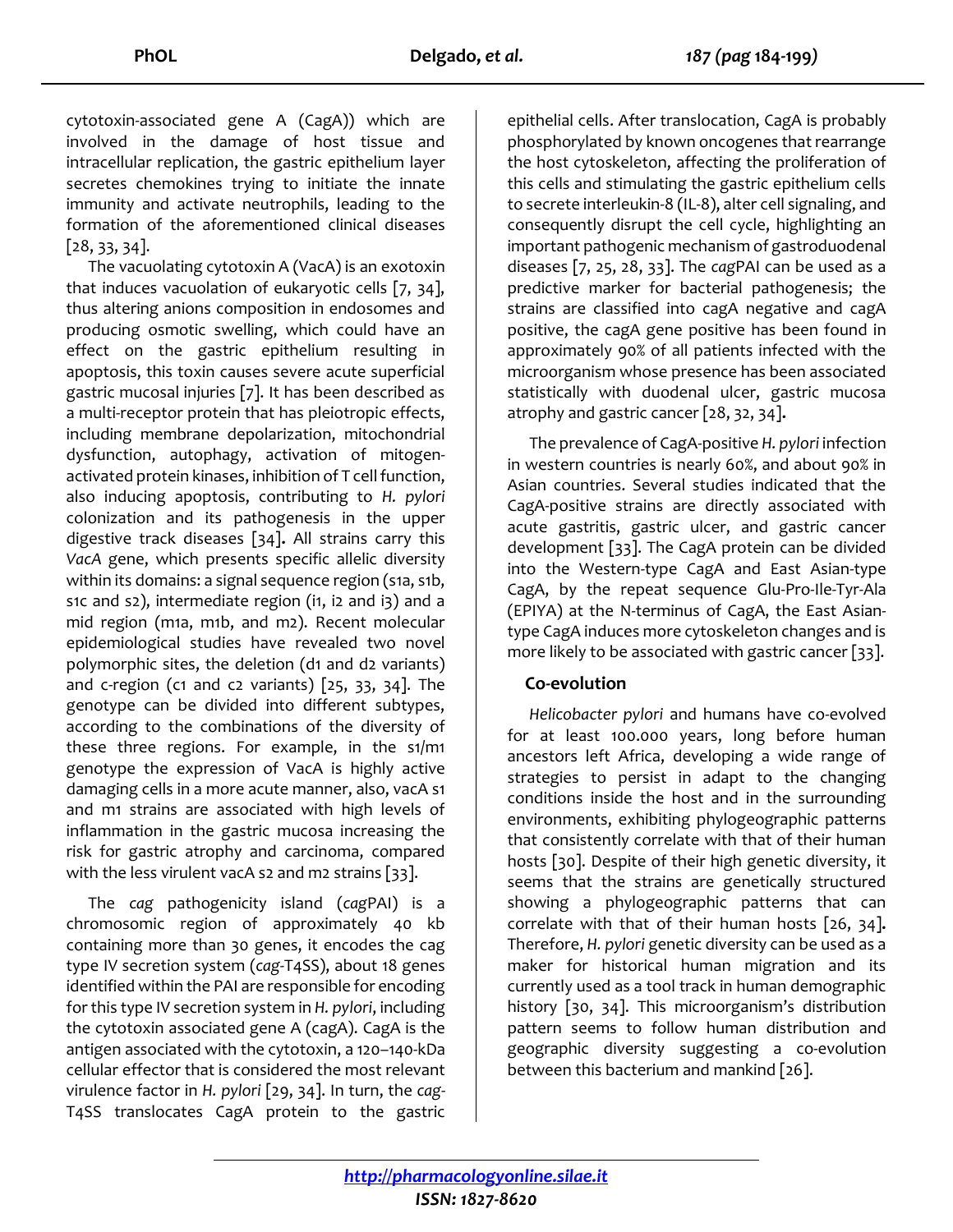With the lack of gene allele clonality resulting from frequent genetic recombination they exhibit a close relationship with the ethno-geographical distribution of its human host. There had been distinguished three groups of bacterial populations, 1) Africa also having 3 bacterial populations (hpNEAfrica, hpAfrica1, and hpAfrica2), one from Europe (hpEurope), and three from Asia (hpEAsia, hpAsia2, and hpSahul), different subpopulations have been shown in EastAsia (hspAmerind, hspEAsia, and hspMaori), hpNEAfrica (hspEastNEAfrica and hspCentralNEAfrica), and hpAfrica1 (hspSAfrica, hspWAfrica, and hspCAfrica) [34, 36].

When modern humans left Africa 60.000 years ago they were already infected [26, 36], leading the subsequently bacterial diversification in parallel with their human hosts. This association began in Africa, where two discrete super-lineages differentiated, one of these super-lineages was predominantly associated with the San hunter-gatherers ethnicity of southern Africa (hpAfrica2) and large felines (Hac), whereas the second is widespread throughout Africa (hpAfrica1, hpNEAfrica). With the human migrations out of Africa the Asian and oceanic lineages emerge (hpAsia2, hpAsia and hpSahul). The only European lineage hpEurope is a hybrid population that came from the migration roots of the African hpNEAfrica and/or the Asian hpAsia2 populations which became predominant in Europe, the middle East and western Asia [36].

## **Epidemiology**

The reservoirs of this microorganism are the antrum of the human stomach, domestic animals like cats and dogs, and water which can be both reservoir and vehicle of transmission. For its part, contaminated food is considered only to be a vehicle for the *H. pylori* transmission. The transmission modes are still not entirely clarified, but human-tohuman spread through oral–oral, fecal–oral, gastrooral and sexual routes are the most plausible ones suggesting its proliferation [2, 3, 4, 7, 10, 19, 21, 29]. Additionally, Person-to-person transmission can be subdivided in two main categories: vertical and horizontal transmission. In the vertical transmission the infection is spread to descendants within the same family, while horizontal transmission involves contact with individuals outside the family but does

not exclude environment contamination [7, 10, 21, 26, 37].

This transmission may occur by four possible pathways: oral–oral, fecal–oral, gastro-oral and sexual, described below.

**1) Oral–oral transmission:** saliva is a possible source of *H. pylori* transmission since the gastric flora can reach and colonize the mouth after regurgitation or vomiting [26]. Recent studies have demonstrated the presence of *H. pylori* in the oral cavity, saliva, subgingival and supragingival biofilms, tonsillar tissue, and in the esophagus, corroborating this theory [3, 4, 10, 21, 26].

**2) Gastro–oral transmission:** bacteria are acquired in early life and the vomiting of chlorhydric mucus may serve as a vehicle for transmission. The transmission route could be by gastric juice, especially as a result of epidemic vomiting in childhood [26]. Gastroenterology Professionals who perform endoscopies can be infected when they are in contact with contaminated surfaces [3, 26]

**3) Fecal–oral transmission:** *H. pylori* DNA has been frequently detected in human faeces, which is mainly found in the nonculturable form. The bacterium presence in the drinking water reflects the socioeconomic conditions of the population, which confirms that water is an important source of transmission and reaffirms the fecal-oral route [4, 10, 21] given that, the interior surfaces of drinking water pipes contain feces-contaminated water and *H. pylori* biofilms [3].

**4) Sexual transmission:** some studies support the hypothesis that *H. pylori* may be transmitted via the act of fellatio in the urethra, and it could be a causative agent of non–gonococcal urethritis [38, 39, 40].

### **Treatment**

Once acquired, the infection is usually lifelong, unless treated. The Maastricht III Consensus report indicates that *H. pylori* should be eradicated in case of presence of associated pathologies [26, 41], It should also be sought for and eradicated in first degree relatives of patients with gastric cancer, and also in the presence of unexplained iron-deficiency anaemia and idiopathic thrombocytopenic purpura [26].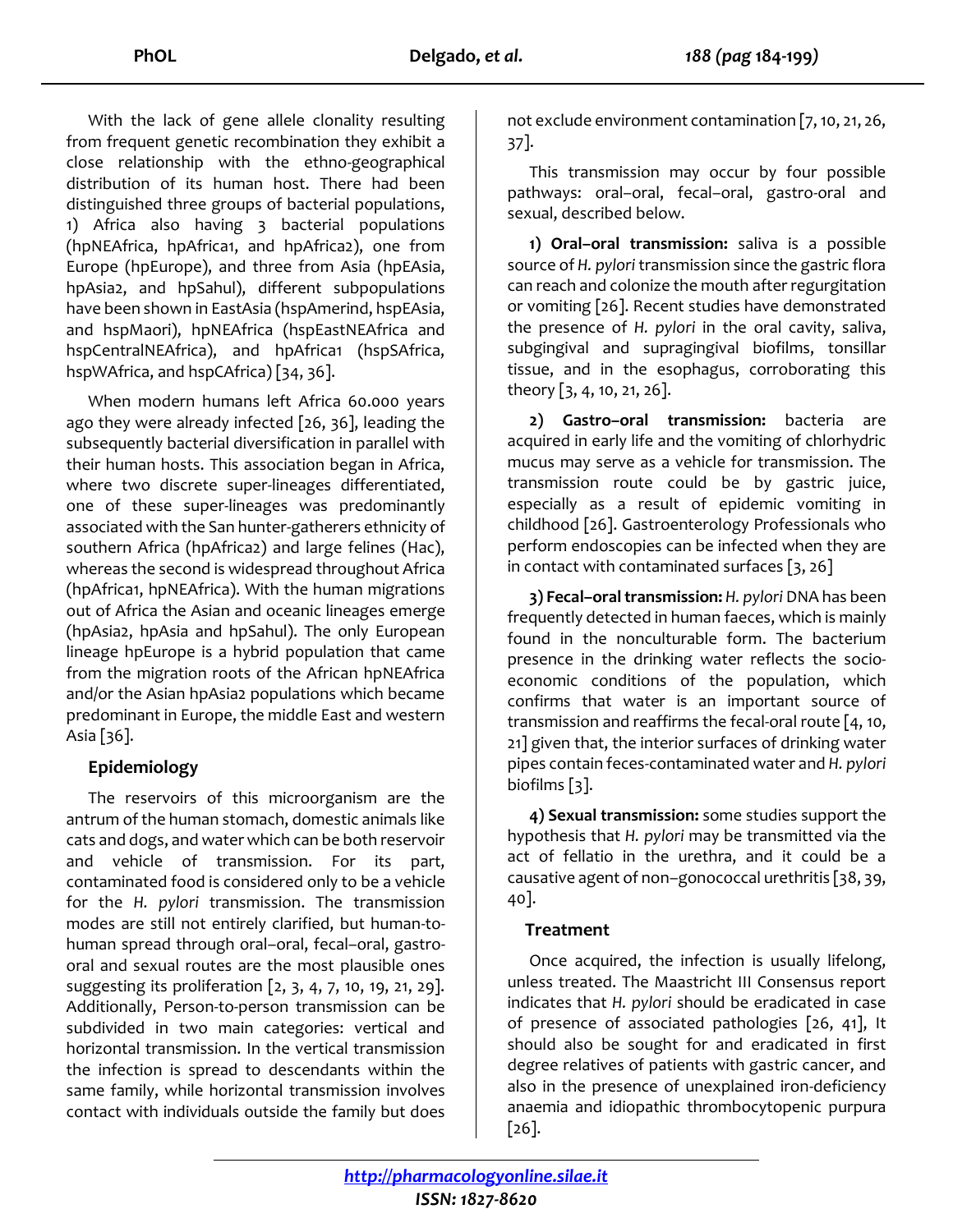Nowadays, the worldwide eradication of *H. pylori* is very complex due to its resistance to antibiotics. The treatment of the infection usually consists of a 7 day to 14-day twice-daily triple therapy regimen based on two antibiotics (usually clarithromycin and metronidazole), there are records of employment of other antibiotics, the most commonly used are amoxicillin, tetracycline, amoxicillin, imidazole (metronidazole and tinidazol) and macrolids (clarithromycin and azithromycin), and a protonpump inhibitor (PPI) or ranitidine bismuth [2, 7, 17, 26, 41, 42, 43]. The eradication success rate is between 80% and 90%, mainly due to the antibiotic resistance that are most frequently used in its treatment is increasing every day, which is partly due to the exposure of the population to these antibiotics as monotherapy for various infectious diseases [26, 43, 44,]**.** In some industrialized countries, a screening is used to detect the presence of *H. pylori* as a gastric cancer pre-detection method. The importance of eradicating this pathogen lies in the fact that it prevents the aforementioned cancer and it decreases discomfort associated with dyspepsia and peptic ulcer [21].

The Maastricht III Consensus report it was recommended to continue using the standard triple therapy for seven days in populations with clarithromycin resistance of less than 15-20% and, when greater than 20%, to prolong it to 14 days or use a quadruple therapy with bismuth for 10 to 14 days, and the employment of metronidazole in triple therapy when the resistance is less than  $40\%$  [44].

A study in Bogotá, Colombia in 2010 shows that the resistance to metronidazole in this population was 81.01% and to clarithromycin of 17.72%, the resistance to metronidazole reduces efficacy in 50% of triple and quadruple therapies [44]. In Colombia the first line of treatment is triple therapy containing metronidazole, clarithromycin or levofloxacin in addition to amoxicillin and proton pump inhibitors for seven days. Gastroenterologists prefer to prescribe clarithromycin in regions where resistance to this antimicrobial is low. In contrast, for Bogota levofloxacin is commonly prescribed for first and second line therapies. But, in another study also performed in Bogotá the levofloxacin resistance rate was 18.2%. They compared the resistant rate between 2009 and 2014, and it was highly significant with a

15.5% difference. The prevalence of primary resistance to levofloxacin has been increasing in Colombia, this resistance to fluoroquinolone is mostly but not exclusively due to a *gyr*A mutation N871, which had not been previously reported in other countries [44, 45], leading to the search for another other treatment options.

## **Risk factors**

The risk of infection seems to be depending on several factors and potentially contaminated environmental sources [27]. Factors such as age and ethnicity, coupled with a low socioeconomic status (which appears in the form of overcrowding when a large group of people living in the same household are infected), a low level of education, promiscuity, lack of basic services, swimming in rivers, the consumption of contaminated water and fecally contaminated fruit and vegetables, improper food handling, lack of refrigeration, the poor quality and low quantity of food available, child malnutrition, poor hygiene practices, contaminated food before and after cooking, and the lack of access to drinking water affect the incidence and prevalence of *H. pylori* infection [3, 4, 6, 7, 10, 21, 26, 27, 29, 46, 47, 48]**.** It can be found on different environmental sources including flowers, fruits, insects, urban surfaces, food and in different types of contaminated water sources, as drinking water, surface water, treated and untreated wastewater, groundwater, recreational waters, freshwater streams, estuaries, marine water and biofilms contaminated by sewage [27, 49]. However, as socioeconomic level varies within subpopulations of the same country, where people from rural environments are probably more exposed to infectious sources, which is compatible with different routes of infections according to the population's culture and environment. Most likely in urban (developed) countries the vertical transmission represents the main form of transmission, and in the rural (non-developed) the main form of transmission is the horizontal form, but not to the exclusion of the vertical transmission. Horizontal transmission also includes person-toperson transmission but does not exclude ingestion of contaminated water and food [26].

The infection is usually acquired in early childhood, when immune responses are immature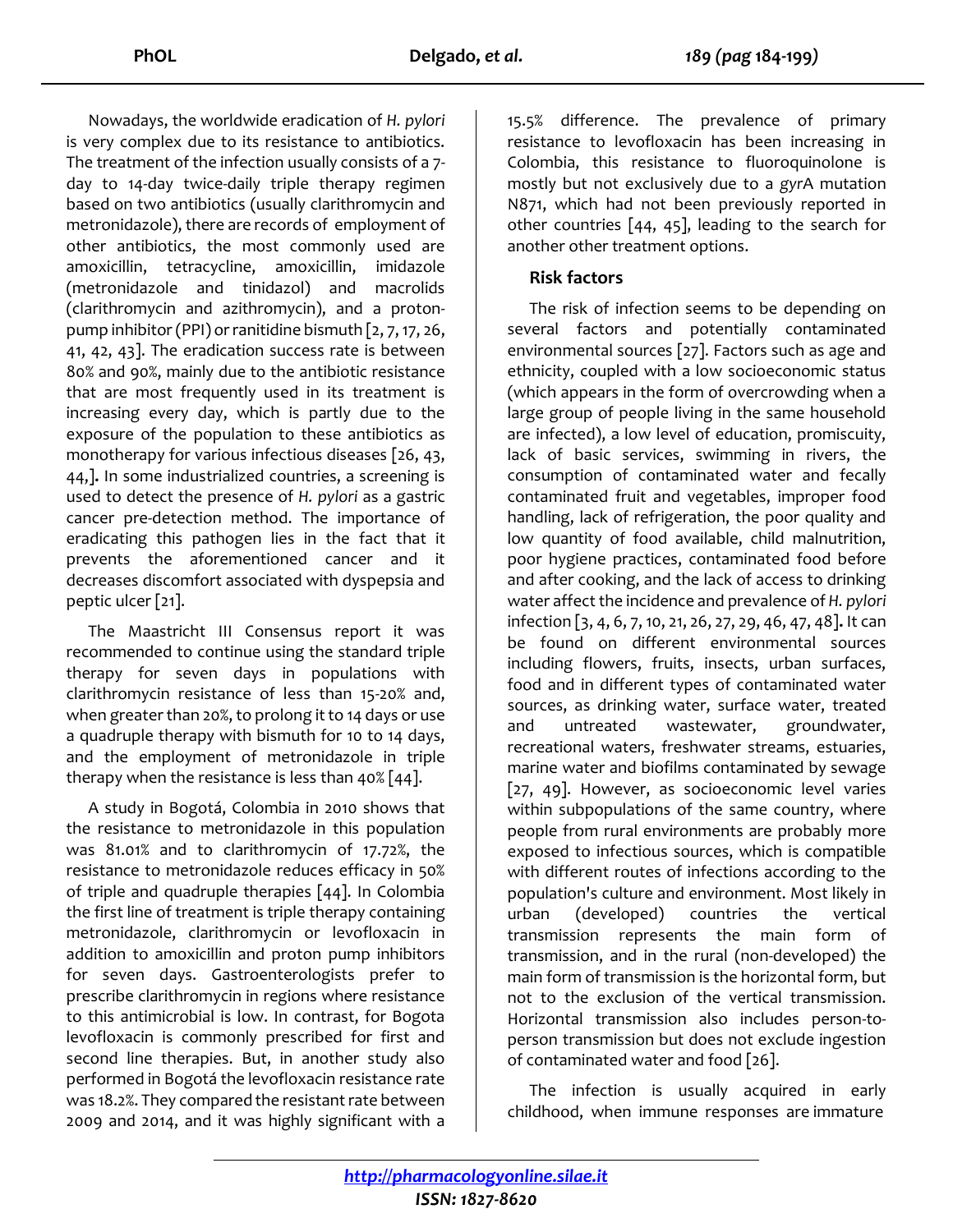and gastric acid concentrations are lower since the immune system is immature at birth and gradually matures during infancy, childhood, and early teenage years. The early infection attenuates the gastric inflammatory response, resulting in a mild pangastritis, hypochlorhydria, and a low risk for peptic ulcer disease [ 15, 26, 30, 31]. Prevalence rates increase in developing countries, where it is present in 50% of world's population. The percentage of infection rises according to age (between 20 and 30% of children are infected) [2, 10]. Delayed acquisition of this pathogen in adulthood could cause either more severe pangastritis (predisposing to gastric ulceration) or gastritis largely restricted to the antrum of the stomach (predisposing to duodenal ulceration) [30]. Approximately 70% of people infected with *H. pylori* do not show symptoms, and they will never develop gastric problems, however the pathogen is capable of causing gastric ulcers in 15% of individuals [2, 10]. The transmission via contaminated food, water or by constant contact between children and non-parental caregivers, when a child has been taken care by a caregiver the transmission has a greater effect that when it is acquired inside the family [26]**.** Having a relative infected with *H. pylor*i is a risk factor, especially in early childhood. Nonetheless, if the infected person is an older sibling, the risk is higher [10, 21, 26].

### **Food and** *Helicobacter pylori*

Foodborne Diseases (FBD) pose one of the most pervasive health problems in today's world and constitute a major factor for reduced economic productivity [50, 51]. FBD are the result of a whole range of contaminated products with pathogenic microorganisms, toxins or chemical substances; the prevention of these diseases depends on careful handling of raw and finished products in the food supply chain. An optimal quality control of foodstuffs results in considerable savings in social and individual costs for consumers and owners of enterprises who produce them. Ensuring innocuous and good quality food has been a constant concern among those who are involved in the food chain  $[52, 53, 54]$ . Food spoilage and the presence of pathogenic microorganisms represent an undesirable condition, foodstuffs with a water activity  $(a_w)$  above 0,97 and a pH between 4,9 and 6,0 create better conditions for *H. pylori* survival [55, 56].

The infections outbreaks caused by contaminated food with this pathogen are associated with inadequate cooling techniques, cooking a long time in advance, undercooking, and improperly reheated food. Likewise, other aspects such as hygiene for food handlers, cleaning and sanitizing procedures for kitchen items and ingredients, and inappropriate establishment locations play a role in the infection process [57, 58, 59]. Other findings including presence of insects (cockroaches and house flies) or the location and ventilation of food outlets become determining factors that generate a favorable scenario for contamination and dissemination of *H. pylori* through food [4, 58, 59, 60].The increase in prevalence of infection has been linked to the raise in the consumption of food from street vendors, which confirms that products cooked in unsanitary conditions constitute a risk factor very important in the transmission of the bacterium, suggesting that food may act as a vehicle rather than a reservoir [38, 50, 61].

Under laboratory conditions, houseflies (*Musca domestica*) can carry viable *H. pylori* on their external surfaces and in their alimentary tracts. Moreover, *H. pylori* DNA has been found in wild flies, providing evidence that flies acquire *H. pylori* from the environment and therefore function as reservoirs and vectors. Flies transmit the disease through their hairs or through regurgitation and vomit since they act as mechanical vectors. When feces containing viable forms of *H. pylori* are released into the environment by someone with an acute *H. pylori* infection and/or gastroenteritis, that may directly contaminate food, water sources, other people or attract flies, initiating the cycle again. Flies become colonized and disperse, they colonized by feeding on feces and, subsequently, they contaminate food and mucous membranes [4]**.**

The food products that are mainly analyzed are milk, meat and vegetables, which suggest that these foods play an important role in the environmental transmission of this pathogen. Among these, milk and milk products are the most studied, there is an indirect evidence of *H. pylori* transmission trough milk, similar to obtained for water, but less extensive, and because the infection is mainly acquired during childhood and milk is mostly consumed during this period [26, 38]. A research aimed at assessing the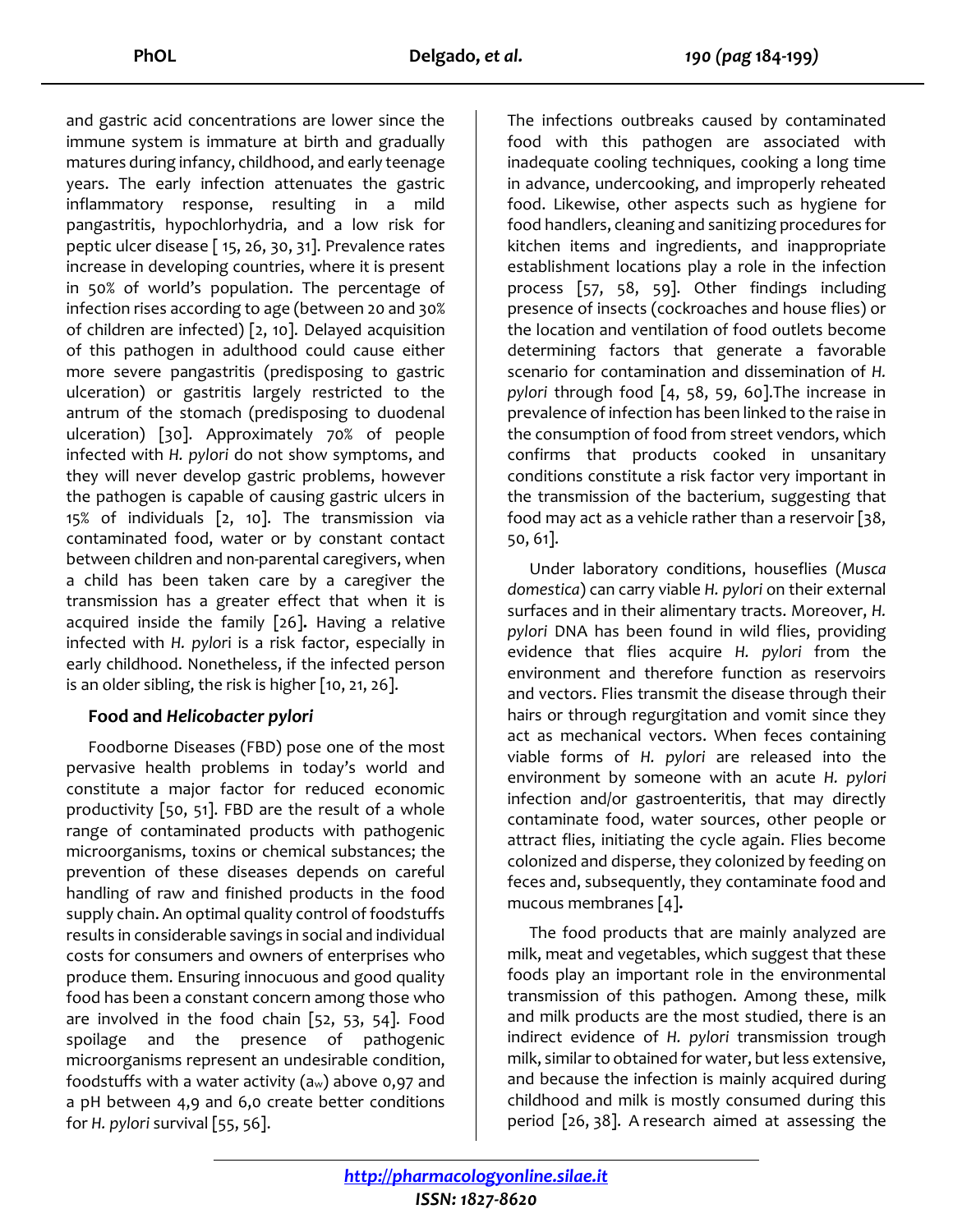potential of raw milk from ruminants as *H. pylori* reservoirs was carried out. Its objectives were to analyze the diversity of genotypes of CagA and VacA as virulence factors and subsequently find a link between the genotypes present in human and animal strains, taking into account the likelihood of viability of the zoonotic transmission. For this assay, a wide variety of animal milk was sampled showing that s1a/m2 is the most frequent genotype in VacA across all species including human excluding buffalo. The s1b allele in sheep presented a higher statistic association with human strains, which allowed to confirm that these animals act as *H. pylori* reservoirs and transmit the bacteria to humans through their milk [25]**.** Previous publications revealed the isolation of *H. pylori* from gastric tissue of several animals such as sheep, pig and cow, taking part in the human food chain, leading to presume them as plausible reservoirs and sources of the infection, besides the human [26, 38, 62].

Quaglia *et al.*, [63] carried out survival trials in pasteurized and ultrahigh temperature (UHT) milks artificially contaminated and aerobically stored at 4°C. The obtained results revealed that the microorganisms used in the study showed a progressive reduction with an average survival of 9 days in pasteurized milk and 12 days in UHT milk, with an approximate average of initial inoculum of 10<sup>5</sup> and 10<sup>6</sup> CFU/ml, respectively [63]. The prevalence of *H. pylori* infection is higher in people who drink milk or products with these milks under unhygienic conditions compared to those who drink this product in optimal hygienic conditions, thus demonstrating the pathogen does not survive pasteurization [63, 64]. The detection of *H. pylori* DNA is higher in raw milk when compared with pasteurized milk. The microorganism can survive for short periods in milk, which is unsettling because milk is a food product with a short shelf-life [26]**.**

The survival of *H. pylori* in fresh, semi processed, ready-to-eat and raw food was assessed at 4°C under aerobic conditions. Some of the products used for sampling included tofu, tofu storage water, plain yogurt, pasteurized skim milk, lettuce leaves and prepacked boneless, skinless chicken thighs. These products were stored for two days and then were cultured on blood agar for five days and then diluted with Tryptic soy broth. They are inoculated with

 $6x10<sup>4</sup>$  CFU/g of bacteria for solid food and  $6x10<sup>3</sup>$ CFU/ml for liquids. Subsequently, Samples were analyzed at the start of the experiment and after day 1, 2, 3, 4, 5, 7, 10 and 14 of storage at  $4^{\circ}$ C. The pathogen was recovered from pasteurized milk and tofu water samples up to 5 days. As far as lettuce leaves and raw chicken were concerned, the pathogen survived up to 2 days after inoculation, the reason for this rapid loss of detectability may be to the lack of protection against oxygen and desiccation of lettuce surfaces and that the chicken didn't have a protecting liquid phase as the remaining products [65]. Furthermore, these foods contain high levels of their natural bacterial microbiota which hampers their colonization given that *H. pylori* is at a disadvantage in the competition for nutrients and is less resistant to metabolites synthesized by commensals. Neither the yogurt nor the tofu showed evidence of microorganism survival by the methods used. It has been postulated that this pathogen is not able to survive in acetate buffers and at a pH of 3.5 to 5.0; moreover, it is inhibited by organic acids like the ones derived from lactic acid bacteria normally found in yogurt. The bacterium has been recovered from ready-to-eat foods making them a potential source of transmission. Although heat treatments may kill the bacteria (milk pasteurization and preparation of tofu). the possibility of a secondary contamination remains as oral-oral and fecal-oral routes are very likely, this bacterium can survive in the external environment for considerable periods**.** Even when foodstuffs are kept under refrigerated conditions they may act as a vehicle of transmission of *H. pylori* If they are not handled correctly somewhere in the food chain [65].

It is unlikely that *H. pylori* grows on food, but it may survive in a viable but non-culturable state (VBNC), therefore the pathogen's ability to survive in VBNC state in association with spinach (*Spinacia oleracea* L.) was examined, but no growth in culture media was observed. Nevertheless, mRNA transcripts were detected 6 days after the cells were introduced to the spinach. Exposure to white light induced the VBNC state in *H. pylori*, suggesting that sunlight may be a factor contributing to the lack of bacterial growth [66].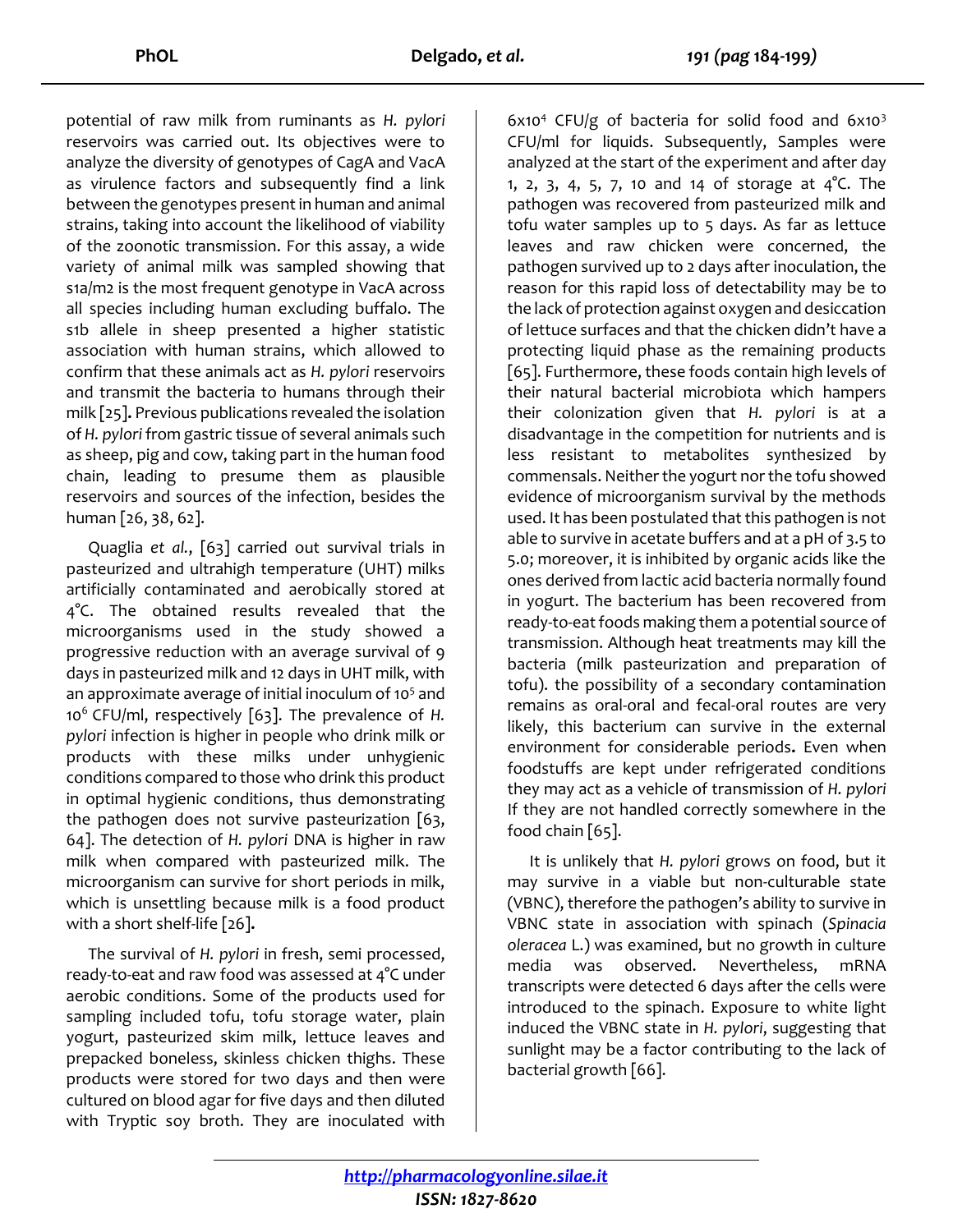Some studies state that VBNC *H. pylori* can be found inside the vacuole yeasts, which could serve as a niche for this bacterium outside the human stomach. vacA and ureAB genes has been amplified from the ubiquitous yeast *Candida albicans*total DNA. Foodborne yeasts, such as *Candida* spp., often found in nature, foods (raw milk and vegetables), water and various human organs such as the oral cavity and the gastrointestinal and genitourinary tracts of humans, since yeasts can resist stressful conditions, they can act as a protector/reservoir vehicle in natural environments. They play an important role in the bacterial reinoculation of the same host or the transmission to a new host [26, 38, 49].

In Siavochi *et al*., [49*]* study, *H. pylory* DNA was isolated from 29 samples, including oral swaps of villagers, flowers, fruits, honey, honeybees, and different urban sources. They select an isolated village as a natural place far from human activities for the yeast isolation from different sources. Different genera of osmotolerant yeasts from flowers, fruits, honey, and honeybees contained *H. pylori* in their vacuole. It was mainly found in fruits and flowers (83,3%) and, honey and honeybees (83.3%), rather that the oral swaps (14,3%). Insects such as honeybees and flies, facilitate the transference and easy access of these yeasts to nectars, which are the main reservoirs of these yeasts, playing an important role in their protection and dispersal [49].

The study carried out by Momtaz *et al*., [67] revealed similar results and conclusions due to a high DNA sequence homology between the isolation of the pathogen from human beings and sheeps; researchers suggest that these animals may act as reservoirs and they share in to a certain degree the ancestral host for the bacteria with humans. Some studies have addressed the high prevalence of *Helicobacter pylori* among shepherds and stated that sheep may play a vital role in *H. pylori* transmission in these people and their family members and the infection may originate from these animal [38], *i*n other study, the prevalence of the bacteria was almost 100%, 42 shepherds and 28 members of their families where determined by 13C–urea breath test, it was revealed that the prevalence is significantly less, 65.1%, in controls without contact with sheep. Therefore, this evidence supports the theory of zoonotic transmission of *H. pylori* [26, 38].

Ahmed *et al*., [68] performed a comparative analysis of the transmission of *H. pylori* in India. The study involved 1000 people who consumed food prepared under hygienic and unsanitary conditions. Those who usually eat products from street vendors presented a bacterial prevalence of 70,8% whereas those who consume food prepared in hygienic conditions show a lower prevalence (60%). On that basis, it was concluded that good hygiene, thorough cooking, and proper techniques for handling and preserving food minimize the chances of pathogen transmission [68].

To obtain evidence of these transmission routes, a study sought to detect *H. pylor*i in raw and ready-toeat food. To this end, eight raw chickens were collected from a local grocery store and eighteen ready-to-eat raw tuna samples were also obtained from a restaurant in the Chicago area. The pathogen was identified in 36% of the samples of raw chicken and in 44% of the raw tuna using the Multiplex PCR technique. This fact demonstrates that food can be a vehicle in the transmission of this bacterium [69]. The bacterial prevalence is higher in people who consume meat under unhygienic conditions versus those who consume this product in good conditions, this was evaluated in a bovine meat test. It has been proven that the viability of *H. pylori* rapidly disappears in ground beef even if refrigerated or frozen [70].

In a recent study the aim was trying to identify the factors (lifestyles, dietary factors, and hygiene conditions) that are related to the to the prevalence of *H. pylori* infection, it was carried out an observational cross-sectional study with a community sample of 166 adults from the municipalities of Viseu and Sátão in Portugal. Data were collected thought a questionnaire with question regarding sociodemographic aspects and lifestyles. The infection was identified using 13C-urea breath test. For the prevalence of *H. pylori* infection among their dietary factors, lifestyles, and hygiene conditions, it was found a significant association for *H. pylori* infection with the lower frequency in handwashing before going to the bathroom and the consumption of well water. The association between food and *H. pylori* infection is related not only to the type of diet (healthy, unhealthy), but also especially to the consumption of contaminated food, in which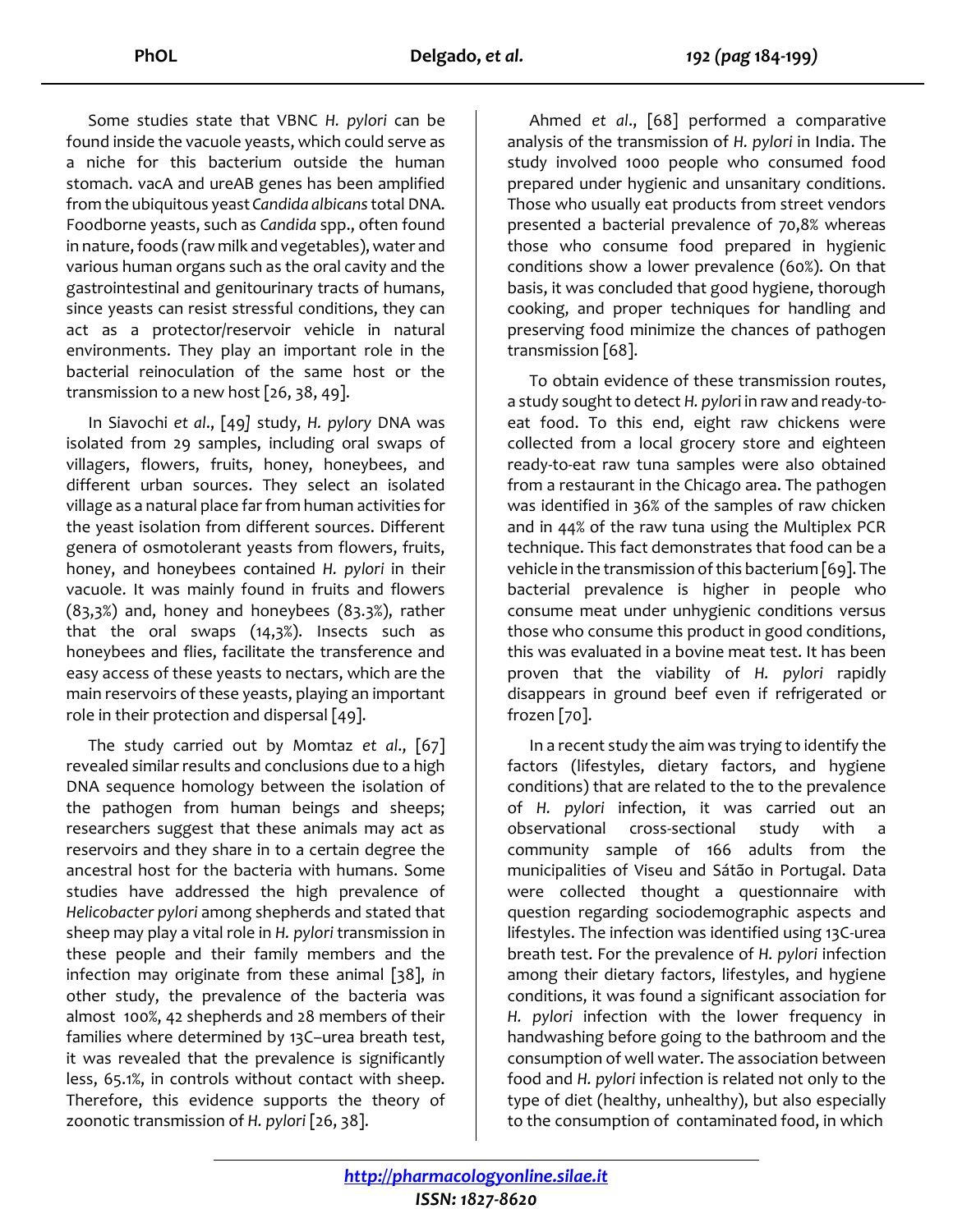this contamination will be higher when consuming contaminated raw vegetables and fruits [62].

The detection of bacteria in food and water samples by culture media has been demonstrated to be time-consuming, difficult, and in most cases, unsatisfactory, which means that the real acquisition through environmental reservoirs, such as untreated drinking water and rivers, may be undervalued. Taking these facts into account, molecular biology (FISH and qPCR) tests are therefore very useful to detect and identify the organism from complex environments [27, 71, 72].

### **Water, Biofilms and** *Helicobacter* **spp.**

The transmission of *H. pylori* through water is becoming increasingly important. The World Health Organization [73] refers to this microorganism as a water contaminant and invite people to develop complementary studies on water contamination by applying control measures as "prevention of contamination from human wastes and proper disinfection" [73]. The prevention of nosocomial and enteric diseases raised a new challenge for the control of water supplies and the surveillance and treatment of plumbing systems especially in healthcare facilities. *H. pylori* it is being discussed as a possible waterborne organism, investigations have showed that the acquisition of this pathogen and the quality of the drinking water are closely related, especially when there is a consumption of untreated well water. *H. pylori* can enter the viable but nonculturable state (VBNC) in unfavorable conditions in which the organism could be metabolically active and keeps most virulence genes giving them the ability to survive for several months, thus rarely can be cultured from water samples and biofilms. As a consequence of the VBNC state, which makes it difficult to cultivated and also it gives the organism the ability to survive in water distribution systems for longer periods [27, 74]**.** 

The metabolism of *H. pylori* includes the formation of biofilms, an assemblage of dead and alive bacteria embedded in a matrix of exopolysaccharides, proteins, and extracellular DNA. Biofilms adhere to living and non-living surfaces, harboring bacteria and helping to ensure their longterm survival under unfavorable conditions. The microorganism present in these aggregates are

highly resistant to antibiotics, disinfectants, and sanitizing agents as they prevent these compounds to fully penetrate the interior [27, 75, 76]. Furthermore, they have different metabolism, growth rate, nutrient availability, osmotic pressure, and bacterial population density. They communicate due to chemical signals (Quorum sensing) to coordinate differentiation and structure formation. Microbial cells reside in close proximity, which facilitates the exchange of genetic material found in plasmids [75, 77]. These aggregates are also being repeatedly reported as possible reservoirs in drinking water distribution systems owing to their survival for prolongates periods. They are accepted as natural habitats for most of microorganisms. Bacteria can form biofilms within almost every water distribution system, in less than 50 days they can form a stable biofilm with more than 106 CFU/cm2 by natural water bacteria [74].

*H. pylori* prolongs its survival thanks to the formation of biofilms and micro-colonies on vegetables. The biofilm forming capability of *H. pylori* depends on strains types and vegetables. *H. pylori* strains can be classified into high and low biofilm formers according to their relative biofilm units (BU). High biofilm formers survive longer on vegetables [76]**.** Stem scars and natural woundings like stomata can serve as a passage into internal plant tissues, allowing bacterial colonization and growth. The longterm survival of the pathogen inside the biofilm structure and the difficulty of eradicating this organism using conventional methods ease their transmission and increase health risks. Therefore, consumption of contaminated raw vegetables and salads pose an impending risk of infection and consequently, a serious threat to public health. In order to minimize such risk, good hygienic practices and food quality control are needed [76]**.**

A study analyzed and characterized the extracellular DNA (eDNA) in *H. pylori* biofilm. The biomass assay suggests that eDNA may not be the main component of the biofilm matrix, which suggests that it could be involved in other processes such as recombination through transformation, contributing to the genetic variability of this bacterium defined. Its presence contributes to the dynamic exchange of information intended to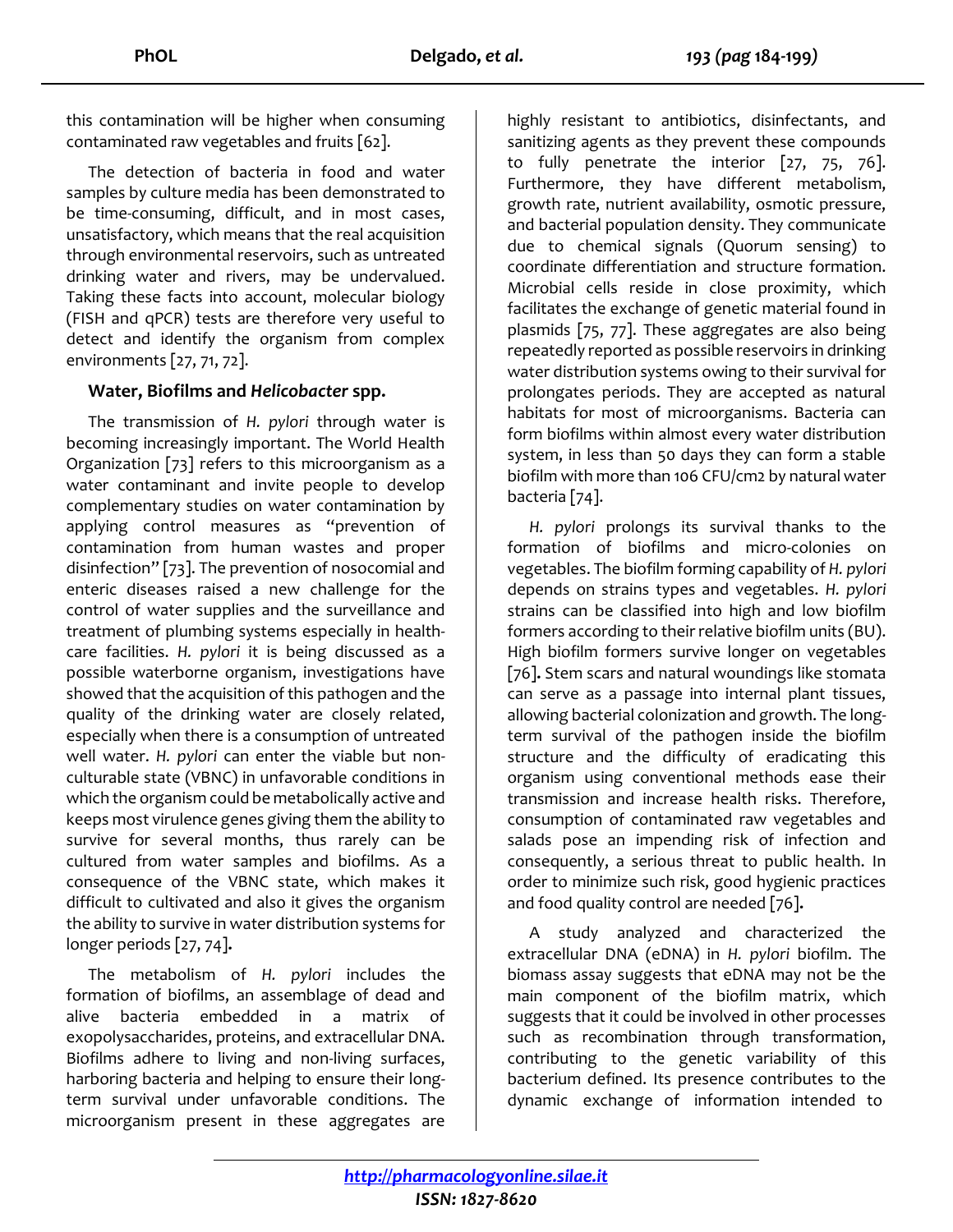enhance the microorganism condition in the host and environment [78].

This pathogen can also be found in feces and wastewaters. In developing countries, the consumption of drinking water and contaminated vegetables represents a high risk of transmission. Eating raw and unwashed vegetables can also make them a vehicle for the infection, on the other hand wash them with contaminated water will also make them a vehicle [38, 62, 79]. Thorough cooking and consumption of chlorinated drinking water reduce such risk for human beings. In South America, it has been proven that the consumption of raw vegetables fertilized with human feces constitutes a considerable risk of infection with *H. pylori* [79].

A study conducted in 407 Peruvian children aged between 2 months and 12 years concluded that water was the vehicle of *H. pylori* infection. The kids who use municipal water supply had a higher prevalence of infection compared to those who used private wells [80]. These results were confirmed by another research that identified that *H. pylori* was present in the drinking water in Peru [81]. A more recent study proved again the presence of *H. pylori* from the drinking water from a single faucet in Lima's Lince district 5 days per week from June 2015 to May 2016, analyzing the changes in pH, temperature, free available chlorine, and conductivity. Forty-nine of 241 (20.3%) of drinking water samples were contaminated with *H. pylori* quantified by qPCR. They found statistically significant relationships between lower temperatures and a lower likelihood of the presence of *H. pylori* (*P* < .05), the water had a temperature range of 19.7-27.7°C, fairly high temperatures, good conditions for bacterial growth, and the pH range was 5.16-8.43, which 96 samples were below the EPA recommendation of 6.5 (too acidic) and could also harbor the bacterial growth [82].

Fujimura *et al.*, [83] suggest that environmental water sources in relation to the human biosphere, such as river water could be a risk factor for *H. pylori* transmission. *Helicobacter pylori* DNA was detected in the water from the middle and downstream and not in the upper reaches of four rivers in japan. This assay tried to attest the prevalence in children that were nearby the rivers, hence, they found that *H. pylori* prevalence in the children examined was 9.8% for those living near the middle part of the river and 23.8% nearby downstream, both of which were higher than the value in an area distant from the river. They concluded that the presence of this microorganism may be relate to human biosphere. There was no detectable *H. pylori* DNA in the upper part of the river were there were no human activities [83]. In another study carry out in Venezuela, the findings showed that *H. pylori* infection frequency is significantly higher during rainy season (96%) than during dry season. The difference in prevalence of infection among asymptomatic patients lies in socioeconomic inequality rather than in gastric cancer risk. It has been stated that water has an intermediary role in the fecal-oral route, acting as a reservoir and vehicle that hosts the bacteria for a long period of time before being accidentally transmitted by bathroom surfaces, water wastes, contaminated drinking water or via contaminated food  $[84]$ .

The viable but non-culturable state (VBNC) lose culturability in laboratory conditions and cannot be detected by the traditional methods, therefore, various molecular methods and antibody treatments have been used and adapted to identify *H. pylori* in wells, rivers, drinking water, biofilms found in water storage tanks, and water piping [3,27, 85], *Helicobacter pylori*-specific DNA can be attested using nested PCR [83], likewise, direct viable count method (DVC) combined with fluorescent in situ hybridization (FISH), enable the confirmation of the presence of VBNC *H. pylori* cells, as it was confirmed in 35% of the analyzed samples for the study carried by Piqueres *et al.* [86].

A study conducted in Bogotá, Colombia determinate the presence of cultivable and therefore viable *H. pylori* in influent and effluent water from 3 drinking water treatment plants (DWTP), where specific detection of *H. pylori* was achieved by preenrichment culture, qPCR and FISH techniques. This study demonstrate that viable *H. pylori* cells were present in both, influent and effluent water samples obtained from drinking water treatment plants in Bogotá and provide further evidence that contaminated water may act as a transmission vehicle. Besides, FISH and qPCR methods are rapid and specific techniques that allow to identify *H. pylori*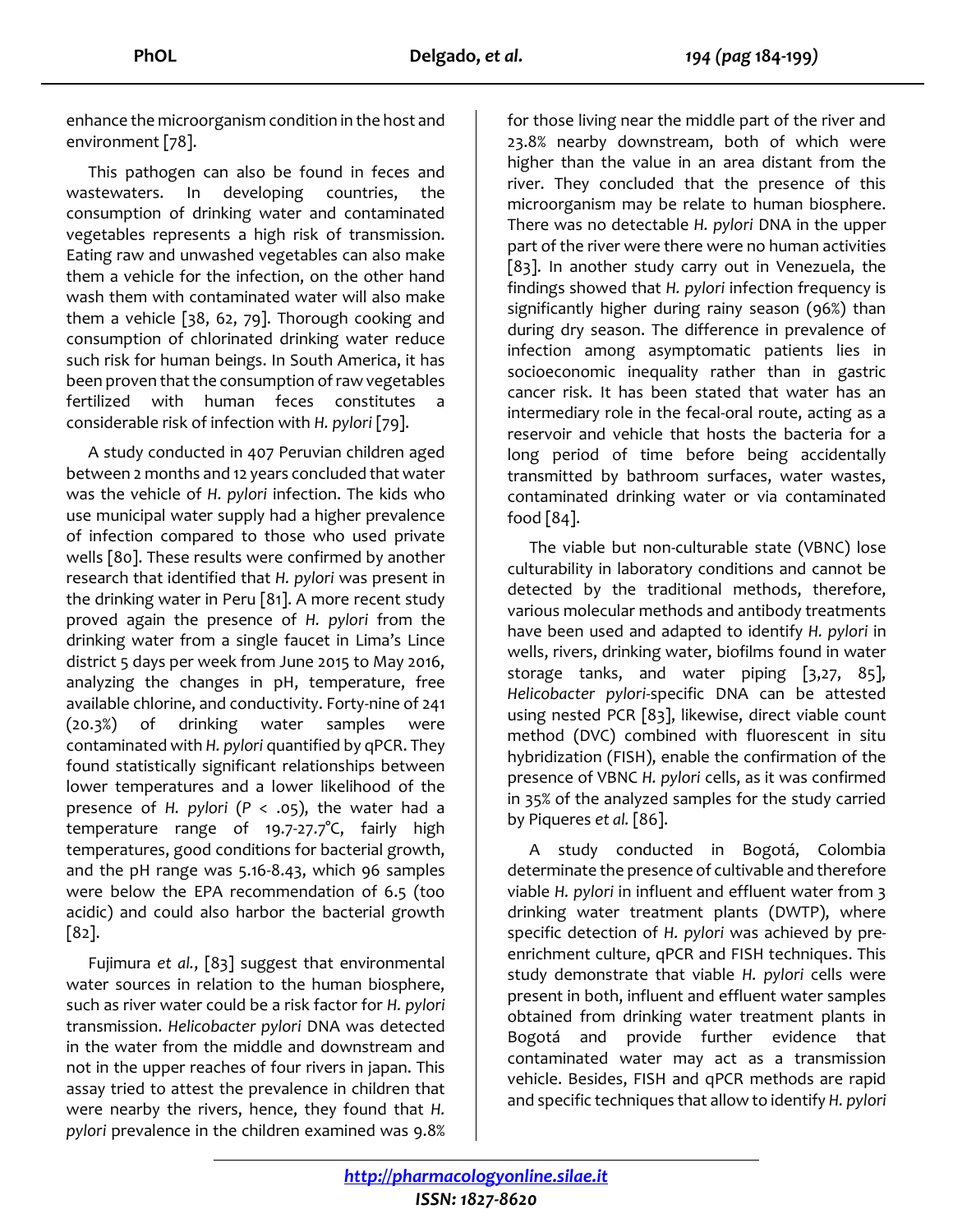from complex environmental samples such as influent water [27]**.**

Holman *et al*., [87] assessed fecal contamination in coastal marine environments across Georgia, Trinidad, and nine locations inside Puerto Rico. For the collection process, Membrane Filtration (EPA method 1604 and method 1600) was used. The pathogen was identified in four of the 31 places sampled. This study confirms that the widespread presence of *H. pylori* in tropical and subtropical coastal waters constitute a potential risk in public health. Likewise, the possible role of environmental transmission in marine mammals was assessed by seeking *Helicobacter* spp. in water samples from their aquatic environment and in fish otoliths regurgitated by dolphins. Water samples from six pools were collected; two inhabited by dolphins and four inhabited by seals. Samples were analyzed by culture and PCR. DNA presence in the aquatic environment and otoliths suggests that environmental contamination is one potential cause for *Helicobacter* spp. transmission. Since neither the source water for the pools nor the fish that were used for food were contaminated. Water can also be contaminated with fecal particles from these animals, and then continue the transmission route with other aquatic animals or it can get passed to the food chain through fish [87]**.**

### **Conclusion**

The presence of *Helicobacter pylori* is higher in non-developed countries and on rural areas, mainly because this population have a higher exposure to the risk factors that were already mentioned, but mostly due to lack of access to better water sources and poor hygiene practices, which all became consequence of a low socioeconomic background. *H. pylori* can be transmitted through water and contaminated food, posing a major problem in public health. The methods utilized for isolating this pathogen consist of clinical sampling and therefore do not provide optimal performance in the analysis of samples other than gastric epithelium. Future research should be focused on improving *H. pylori*  culture conditions of water and food samples and/or propose molecular methods as a regular control water analysis and continuing the studies on different reservoirs involved in the transmission of this pathogen. It is important the maintenance and

continuous improvement of drinking water quality which play a major role in the prevention in enteric infections. Microbiological quality control in food (routine control) should be implemented in order to expand the research into pathogens such as *H. pylori.*

#### **Acknowledgments:**

The authors are grateful to UDCA University for the support throughout the review development.

### **Conflicts of interest:**

The present paper was prepared and reviewed by the authors. No conflicts of interest questioning the validity of this review are declared.

#### **References**

- 1. Azevedo NF, Guimarães N, Figueiredo C, Keevil CW, Vieira MJ. A New Model for the Transmission of *Helicobacter pylori*: Role of Environmental Reservoirs as Gene Pools to Increase Strain Diversity. Crit Rev Microbiol 2007; 33:157–69.
- 2. Abadi ATB, Kusters JG. Management of *Helicobacter pylori* infections. BMC gastroenterol 2016;16:94.
- 3. Duś I, Dobosz T, Manzin A, Loi G, Serra C, Radwan-Oczko M. Role of PCR in *Helicobacter pylori* diagnostics and research--new approaches for study of coccoid and spiral forms of the bacteria. Postepy Hig Med Dosw (Online) 2013; 67: 261-8.
- 4. Grübel P, Cave DR. Sanitation and houseflies (*Musca domestica*): Factors for the transmission of *Helicobacter pylori*. Bulletin de l'Institut Pasteur 1998; 96:83–91.
- 5. Kusters JG, Vliet AHM van, Kuipers EJ. Pathogenesis of *Helicobacter pylori* Infection. Clin Microbiol Rev 2006; 19:449-490.
- 6. Łaszewicz W, Iwańczak F, Iwańczak B, *et al*. Seroprevalence of *Helicobacter pylori* infection in Polish children and adults depending on socioeconomic status and living conditions. Adv in Med Sci 2014; 59:147– 50.
- 7. Rajindrajith S, Devanarayana NM, de Silva HJ. *Helicobacter pylori* infection in children. Saudi J gastroenterol 2009; 15: 86:94.
- 8. Sutton P, Chionh YT. Why can't we make an effective vaccine against *Helicobacter pylori* ?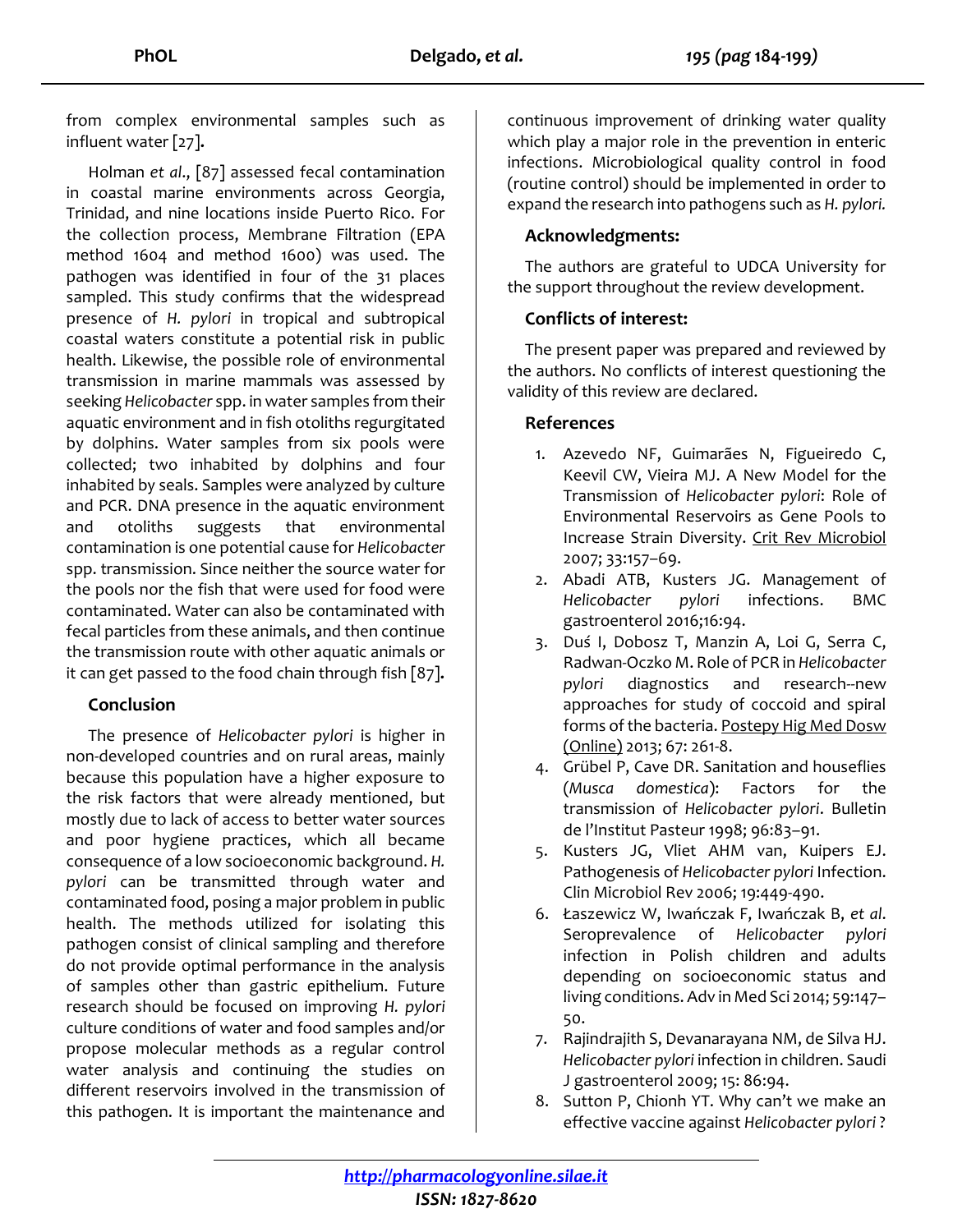Expert Revi Vaccines 2013; 12:433–41.

- 9. World Health Organization. *Helicobacter pylori*. 2017. www.who.int/immunization/topics/helico bacter pylori/en/. Accessed 11 February 2018.
- 10. Paradowska A, Sieja A, Braksator M. *Helicobacter pylori* infection and oral cavity. Gastroenterol Pol 2010; 17: 423–6.
- 11. Blanchard TG, Nedrud JG. Laboratory Maintenance of *Helicobacter* Species. In: Current Protocols in Microbiology. Hoboken, NJ, USA: John Wiley & Sons, Inc.; 2006: Chapter 8 Unit8B.1.13.
- 12. Chan FKL, Leung WK. Peptic-ulcer disease. Lancet 2002; 360: 933–41.
- 13. Fiorentino M, Ding H, Blanchard TG, *et al*. *Helicobacter pylori*-Induced Disruption of Monolayer Permeability and Proinflammatory Cytokine Secretion in Polarized Human Gastric Epithelial Cells. Infect Immun 2013; 81: 876-83.
- 14. Fock KM, Katelaris P, Sugano K, *et al.* Second Asia-Pacific Consensus Guidelines for *Helicobacter pylori* infection. J Gastroenterol Hepatol 2009; 24:1587–600.
- 15. Lee A. *Helicobacter pylori*: The unsuspected and unlikely global gastroduodenal pathogen. Int J nfect Dis 1996; 1:47-56.
- 16. Njume C, Afolayan AJ, Ndip RN. An overview of antimicrobial resistance and the future of medicinal plants in the treatment of *Helicobacter pylori* infections. Afr J Pharm Pharmacol 2009; 3: 685–99.
- 17. Malfertheiner P, Chan FK, McColl K EL. Peptic ulcer disease. The Lancet 2009; 374: 1449–61.
- 18. Rivera M, Contreras F, Terán A, Fouillioux C. *Helicobacter Pylori*: Enteropatógeno frecuente del ser humano. AVFT 2004; 23.
- 19. Buzás GM. Gastric tubes as vectors of *Helicobacter pylori* transmission. Med Hypotheses 2010; 75 :47–9.
- 20. Flatland B. Helicobacter infection in humans and animals. Compend Contin Educ Vet 2002; 24:688–96.
- 21. Goh K-L, Chan W-K, Shiota S, Yamaoka Y. Epidemiology of *Helicobacter pylori* Infection and Public Health Implications. Helicobacter 2011; 16:1–9.
- 22. Gómez LF, Orozco S, Salas SA. Helicobacteriosis canina y felina. Vet Méx 2006; 37: 97–116.
- 23. Kivi M, Tindberg Y. *Helicobacter pylori* occurrence and transmission: A family affair?. Scand J Infect Dis 2006; 38: 407–17.
- 24. Salehi M, Ghasemian A, Khalil S, Mostafavi S, Najafi S, Vardanjani HR. Sero-prevalence of *Helicobacter pylori* Infection in Neyshabur, Iran, During 2010-2015. Iran J Pathol 2017; 12: 183-188.
- 25. Talaei R, Souod N, Momtaz H, Dabiri H. Milk of livestock as a possible transmission route of *Helicobacter pylori* infection. Gastroenterol hepatol bed bench 2015 ;8(1, Suppl): 30-6.
- 26. Vale FF, Vítor JMB. Transmission pathway of *Helicobacter pylori*: Does food play a role in rural and urban areas?. Int J Food Microbiol 2010; 138: 1–12.
- 27. Vesga F, Moreno Y, Antonia M, Campos C. Detection of *Helicobacter pylori* in drinking water treatment plants in Bogotá, Colombia, using cultural and molecular techniques. Int J Hyg Environ Health 2018; 221:595–601.
- 28. Arévalo A, Trespalacios AA, Otero W. Importancia de la proteína CagA en infección por *Helicobacter pylori*. Rev Col Gastroenterol 2009; 24: 388–95.
- 29. Eusebi LH, Zagari RM, Bazzoli F. Epidemiology of *Helicobacter pylori* Infection. Helicobacter 2014; 19: 1–5.
- 30. Roberts-Thomson IC. Rise and fall of peptic ulceration: A disease of civilization?. J Gastroenterol Hepatol 2018; 33: 1321-1326.
- 31. Urs AN, Narula P, Thomson M. Peptic ulcer disease. Paediatr Child Health 2014; 24: 485– 90.
- 32. Lanas A, Chan FKL. Peptic ulcer disease. Lancet 2017; 390: 613–24.
- 33. Kao CY, Sheu BS, Wu JJ. *Helicobacter pylori* infection: An overview of bacterial virulence factors and pathogenesis. *Biomedical Journal* 2016; 39: 14-23.
- 34. Kabamba ET, Tuan VP, Yamaoka Y. Genetic populations and virulence factors of *Helicobacter pylori*. Infect Genet Evol 2018; 60: 109–16.
- 35. Vinella D, Fischer F, Vorontsov E, *et al*.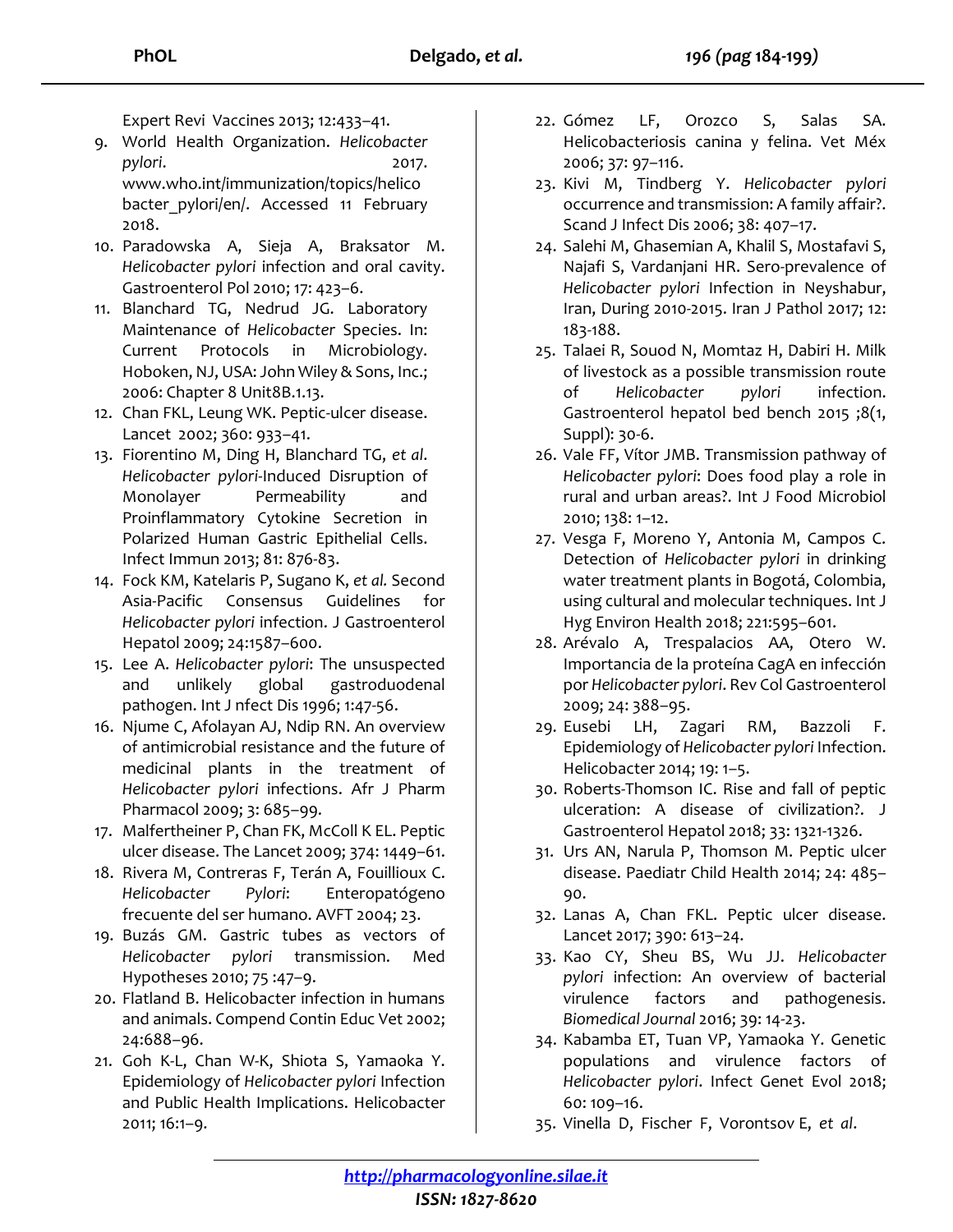Evolution of Helicobacter: Acquisition by Gastric Species of Two Histidine-Rich Proteins Essential for Colonization. PloS pathog 2015; 11: e1005312.

- 36. Moodley Y, Linz B, Bond, RP, *et al*. Age of the Association between *Helicobacter pylori* and Man. PLoS pathog 2012; 8: e1002693.
- 37. Ford AC, & Axon ATR. Epidemiology of *Helicobacter pylori* infection and Public Health Implications. *Helicobacter* 2010; *15:* 1– 6.
- 38. Zamani M, Vahedi A, Maghdouri Z, Shokri-Shirvani J. Role of food in environmental transmission of *Helicobacter pylori*. Caspian J intern med 2017;8: 146–52.
- 39. Dimitriadi D. *Helicobacter pylori*: a sexually transmitted bacterium?. Cent European J Urol 2014; 67: 407–9.
- 40. Bayona-Rojas, M, Gutiérrez-Escobar A. *Helicobacter pylori* : Vías de trasnmisión. Medicina 2017; 39: 210–20.
- 41. Malfertheiner P, Megraud F, O'Morain CA, *et al.* Management of *Helicobacter pylori* infection-the Maastricht V/Florence Consensus Report. Gut 2017; 66: 6–30.
- 42. McColl KEL. *Helicobacter pylori* Infection. N Engl J Med 2010; 362: 1597–1604.
- 43. O'Connor A, Gisbert JP, McNamara D, O'Morain C. Treatment of *Helicobacter pylori* Infection 2010. Helicobacter 2010; 15: 46–52.
- 44. Trespalacios AA, Otero W, Mercado M. Resistencia de *Helicobacter pylori* a metronidazol, claritromicina y amoxicilina en pacientes colombianos. *Rev colomb Gastroenterol*. 2010; 25: 31-38.
- 45. Trespalacios-Rangél AA, Otero W, Arévalo-Galvis A, *et al*. Surveillance of Levofloxacin Resistance in *Helicobacter pylori* Isolates in Bogotá, Colombia (2009-2014). *PloS ONE* 2016; 11: e0160007.
- 46. Ahmed KS, Khan AA, Ahmed I, *et al*. Prevalence study to elucidate the transmission pathways of *Helicobacter pylori* at oral and gastroduodenal sites of a South Indian population. *Singapore Med Jl* 2006; *47*: 291–296.
- 47. Cervantes E. *Helicobacter pylori* e infecciones asociadas. Rev Fac Med UNAM 2006; 49: 163- 168.
- 48. Xiao SD, Megraud FF, Leon-Barua PR, Bazzoli F, *et al*. WGO Practice Guideline: *Helicobacter pylor*i in Developing Countries. Word Gastroenterology Organization. 2010. http://www.worldgastroenterology.org/guid elines/global-guidelines/helicobacter-pyloriin-developing-countries/helicobacter-pyloriin-developing-countries-english. Accessed 20 February 2018.
- 49. Siavochi F, Sahraee M, Ebrahimi H, Sarrafnejad A, Saniee P. Natural fruits, flowers, honey, and honeybees harbor *Helicobacter pylori*-positive yeasts. Helicobacter 2018; 23: 1-11.
- 50. Begue RE, Gonzales JL, Correa-Gracian H, Tang SC. Dietary risk factors associated with the transmission of *Helicobacter pylori* in Lima, Peru. Am J Trop Med Hyg 1998; 59: 637–40.
- 51. World Health Organization. Red Internacional de Autoridades en materia de Inocuidad de los Alimentos (INFOSAN). 2015. http://www.who.int/foodsafety/areas\_work/ infosan/es/. Accessed 17 February 2018.
- 52. Félix-Fuentes A, Campas-Baypoli ON, Meza-Montenegro M. Calidad Sanitaria De Alimentos Disponibles Al Público De Ciudad Obregón, Sonora, México. RESPYN 2005; 6: 1- 13.
- 53. Foley SL, Lynne AM, Nayak R. *Salmonella* challenges: Prevalence in swine and poultry and potential pathogenicity of such isolates. J Animal Sci 2008; *86*(14, suppl): E149–E162.
- 54. Vargas J, Clavo N, Máttar S. Detección de *Escherichia coli* 0157: H7 y Salmonella spp en cerdos en del departamento de Córdoba. MVZ Córdoba 2004; *9*: 386-392.
- 55. Beuchat LR. Ecological factors influencing survival and growth of human pathogens on raw fruits and vegetables. Microbes Infect 2002; *4*: 413–423.
- 56. van Duynhoven YT, de Jonge R. Transmission of *Helicobacter pylori*: a role for food?. Bull World Health Organ 2001; 79: 455–60.
- 57. De Schryver A, Van Winckel M, Cornelis K, *et al. Helicobacter pylori* Infection: Further Evidence for the Role of Feco-Oral Transmission. Helicobacter 2006 ;11 : 523–8.
- 58. Durango J, Arrieta G, Mattar S, Mattar S.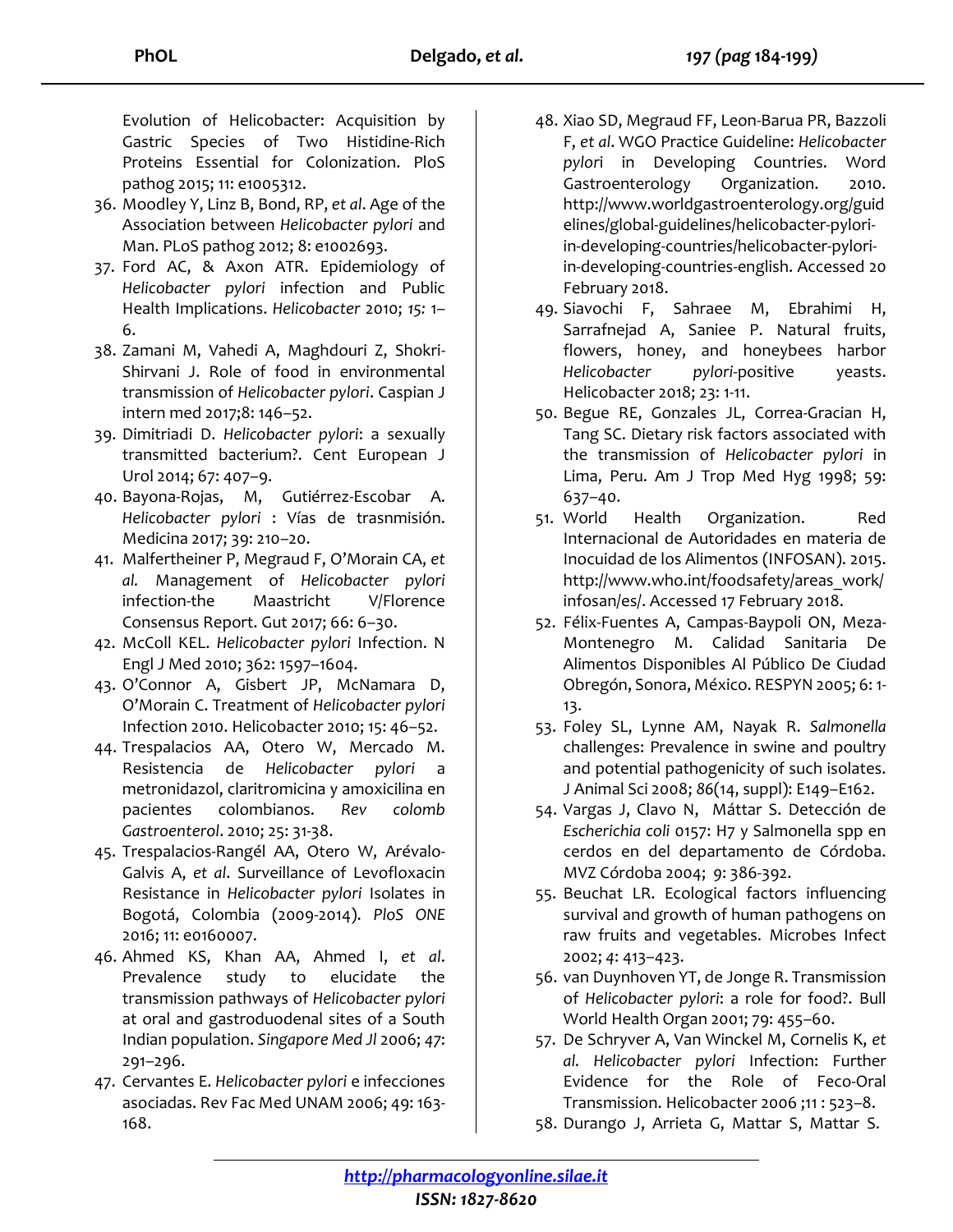Presencia de Salmonella spp. en un área del Caribe colombiano: un riesgo para la salud pública. Biomédica 2004; 24:89.

- 59. Mead P, Slutsker L, Dietz V, *et al*. Food-Related Illness and Death in the United States. Emerg Infec Dis 1999; *5*: 607–625.
- 60. Vázquez de Plata GE, Gómez de Avellaneda E del S, Gamboa Delgado EM. Condiciones higiénico sanitarias de los servicios de alimentación en instituciones infantiles del Instituto Colombiano de Bienestar Familiar de Bucaramanga, Colombia. RCAN 2007; 17:23–33.
- 61. Larkin M. Hands could be key to spread of *H pylori*. Lancet 1999; *354*: 654.
- 62. Amaral O, Fernandes I, Veiga N, *et al*. Living Conditions and *Helicobacter pylori* in Adults. Biomed Res Int 2017; ID 908271.
- 63. Quaglia NC, Dambrosio A, Normanno G, *et al.* Survival of *Helicobacter pylori* in artificially contaminated ultrahigh temperature and pasteurized milk. Food Microbiol 2007; 24: 296–300.
- 64. Fujimura S, Kawamura T, Kato S, Tateno H, Watanabe A. Detection of *Helicobacter pylori* in cow's milk. Lett Appl Microbiol 2002; 35: 504–7.
- 65. Poms RE, Tatini SR. Survival of *Helicobacter pylori* in ready-to-eat foods at 4 degrees C. Int J Food Microbiol 2001; 63: 281–6.
- 66. Buck A, Oliver JD. Survival of spinachassociated *Helicobacter pylori* in the viable but nonculturable state. Food Control 2010; 21: 1150–4.
- 67. Momtaz H, Dabiri H, Souod N, Gholami M. Study of *Helicobacter pylori* genotype status in cows, sheep, goats and human beings. BMC Gastroenterol 2014; 14.
- 68. Ahmed KS, Madompoyil B, Ahi JD, *et al.* A study on the transmission of *helicobacter pylori* from food prepared and consumed under hygienic and unhygienic conditions: A first study using biopsy samples. Health 2014; 6: 274–83.
- 69. Meng X, Zhang Hang H, Law J, Tsang R, Tsang T. Detection of *Helicobacter pylori* from food sources by a novel multiplex PCR assay. J Food Safety 2008; 28: 609–19.
- 70. Stevenson TH, Bauer N, Lucia LM, Acuff GR.

Attempts to isolate Helicobacter from cattle and survival of *Helicobacter pylori* in beef products. J food Prot 2000; 63: 174–8.

- 71. Angelidis AS, Tirodimos I, Bobos M, *et al.* Detection of *Helicobacter pylori* in raw bovine milk by fluorescence in situ hybridization (FISH). Int J Food Microbiol 2011; *151*: 252–256.
- 72. Bayona-Rojas MA. Condiciones microbiológicas para el cultivo de *Helicobacter pylori*. Revi Colomb Gastroenterol 2013; 28: 94-99.
- 73. World Health Organization. Guías para la calidad del agua potable. 2005. http://www.who.int/water\_sanitation\_healt h/dwq/gdwq3\_es\_fulll\_lowsres.pdf. Accessed 11 February 2018.
- 74. Linke S, Lenz J, Gemein S, Exner M, Gebel J. Detection of *Helicobacter pylori* in biofilms by real-time PCR. Int J Hyg Environ Health 2010; 213: 176–82.
- 75. Bayona-Rojas MA, Gutiérrez-Escobar AJ. Biopelícula: un mecanismo de supervivencia de *Helicobacter pylori.* Rev. U.D.C.A Act. & Div. Cient 2013; 16 : 335–42.
- 76. Ng CG, Loke MF, Goh KL, Vadivelu J, Ho B. Biofilm formation enhances *Helicobacter pylori* survivability in vegetables. Food Microbiol 2017; 62: 68–76.
- 77. Binkowska A, Biernat M, Dus I, Gosciniak G. The role of biofilm formation in pathogenesis of *Helicobacter pylori* infections. Prz Gastroenterol 2013; *8*: 27–30.
- 78. Grande R, Di Giulio M, Bessa LJ, *et al*. Extracellular DNA in *Helicobacter pylori* biofilm: a backstairs rumour. J Appl Microbiol 2011; 110: 490–8.
- 79. Herrera AG. *Helicobacter pylori* and Food Products: A Public Health Problem. In: Public Health Microbiology. New Jersey: Humana Press, 2004 : 297–302.
- 80. Klein PD, Graham DY, Gaillour A, Opekun AR, Smith EO. Water source as risk factor for *Helicobacter pylori* infection in Peruvian children. Lancet 1991; 337: 1503–6.
- 81. Hulten K, Han SW, Enroth H, *et al. Helicobacter pylori* in the drinking water in Peru. Gastroenterology 1996; 110: 1031–5.
- 82. Boehnke KF, Brewster RK, Sánchez BN, *et al*. An assessment of drinking water